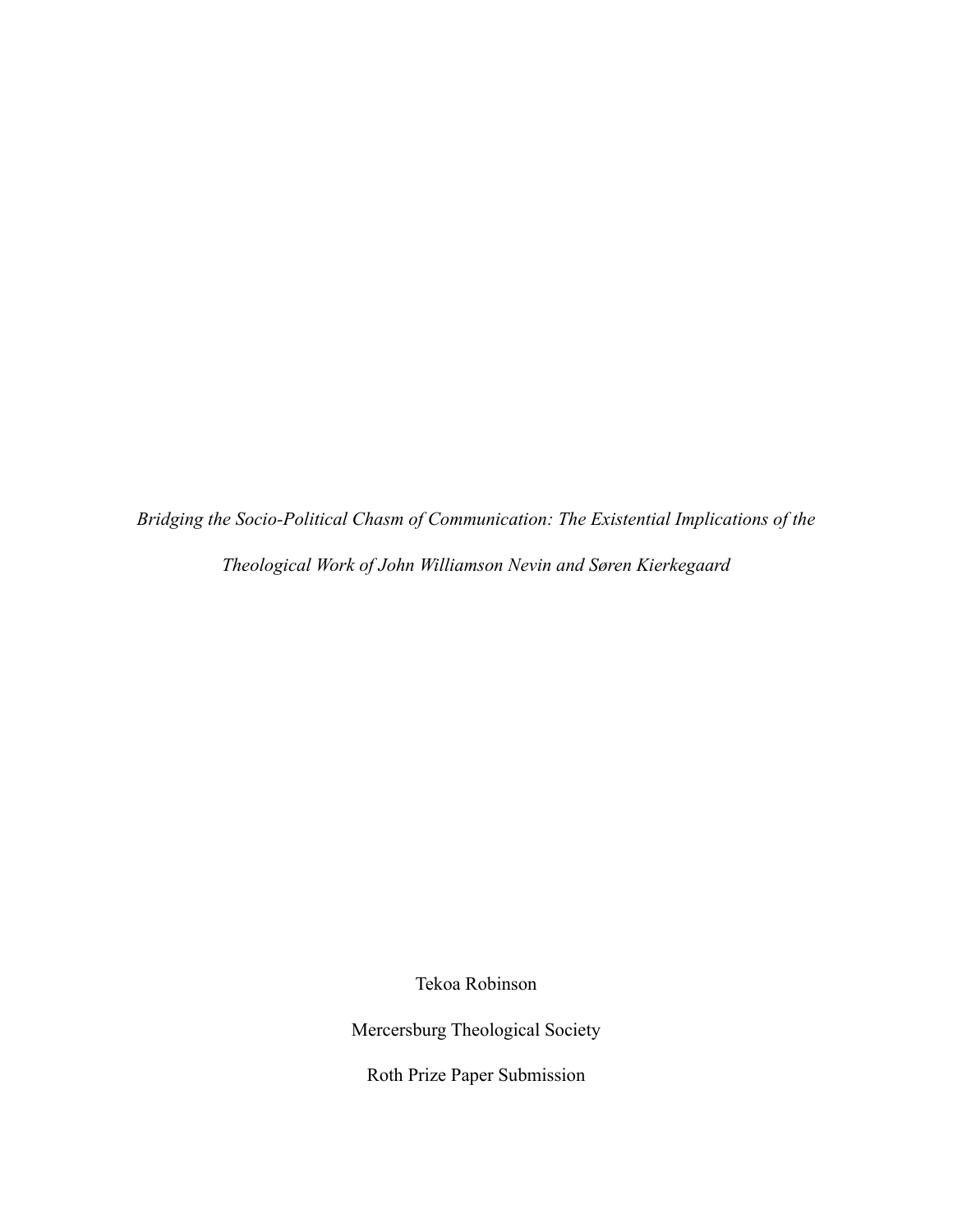### April 25, 2021

#### **Part I: Introduction**

When I reflect on the current context of extreme socio-political polarization in the United States, images of multiple houses of mirrors situated side by side come to mind. Within each little house exists a specific self-contained setting (i.e. socio-political identity) whose contours are reflected back in upon itself (via one's chosen media outlets as well as social and religious affiliations and organizations, etc.) and no matter the angle from which one gazes at the contents in one's home; they essentially remain the same. The rigid casing seems impenetrable, making communication and exchange between the environments of each glass house seemingly impossible. We might catch a glimpse of our neighbor's house through the small windows of our own, and may even see their lips moving and hear muffled voices; however, we seem unable to fully see and hear each other, and so we sink back down into the shadows of our own reflections, perhaps feeling helpless and hopeless in the face of such barriers to building a sense of true communion with one another. This chasm of communication we are currently experiencing is relatively slight in comparison to the chasm of communication that once existed between God (i.e. the divine/love) and humanity prior to the revelation of God in human history via the incarnationof Jesus Christ as expressed in the Christian tradition.<sup>[1](#page-1-0)</sup> The overcoming of this deep fissure of communication between God and humanity in the life, death, and resurrection of Jesus Christ is most vividly celebrated in the sacrament of the Eucharist and is of central importance to

1

<span id="page-1-1"></span><span id="page-1-0"></span>It should be noted that the chasm of communication between God and humanity prior to the incarnation of Christ [1](#page-1-1) in human history is unlike the socio-political chasm of communication between individual human beings primarily because human beings cut themselves off of communication with God by choosing to worship themselves (i.e. turning away from receiving life as a gift from God) instead of worshiping God. Thus, the chasm of communication between God and humanity was the singular fault of humanity.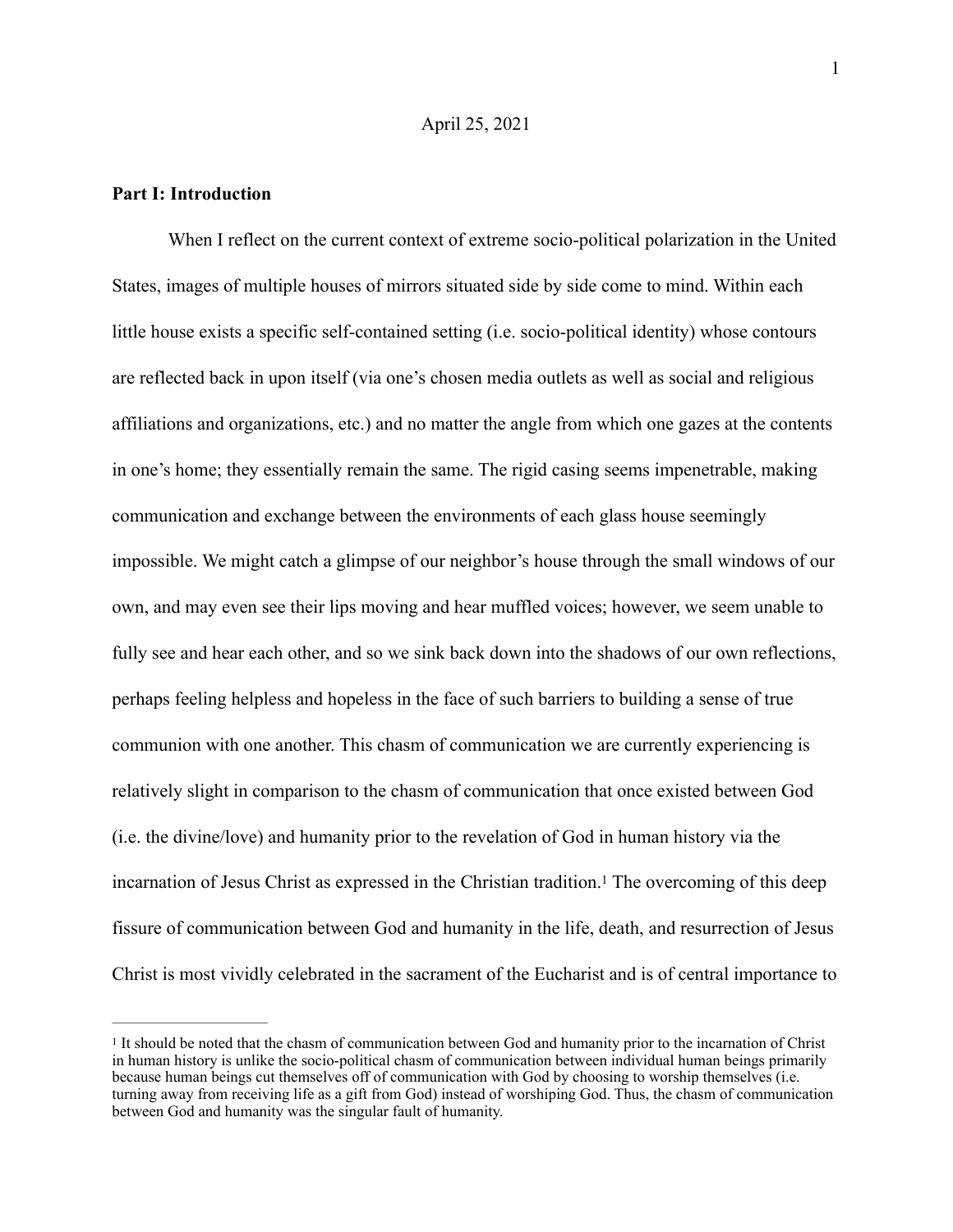<span id="page-2-1"></span>the theological tradition of the Mercersburg Theological Society, whose theological focus has historically remained on the embodied ramifications of co-founder, John Williamson Nevin's understanding of the believer's mystical union with Christ's mystical presence in the sacrament of the Eucharist. Likewise, the nineteenth century Danish theologian and philosopher, Søren Kierkegaard, whose work aimed to reawaken the Danish Lutheran State Church from its comfortable bourgeoisie slumber to the passionate rigors and joy of the Christian faith, claimed thathis entire authorship sought "its decisive place of rest, at the foot of the altar."<sup>[2](#page-2-0)</sup> In keeping with the centrality of this historical trajectory of the Mercersburg Theological tradition and in service to the Society's urgent call to seek theological resources that might serve to foster a type of interpersonal communication that would better enable us to see and hear each other from across our socio-political differences, this paper will seek to draw out the existential implications of the theological thoughts of each thinker that may foster improved interpersonal communication from across the socio-political divide. To this end, I will begin by offering a brief contextualization of each thinkers' work. Then, I will lay out Nevin's understanding of the incarnation and the believer's mystical union with Christ's mystical presence in the sacrament of the Eucharist. Finally, I will explore several major themes found in the work of Kierkegaard, including: (1) His understanding of the incarnation of Christ as *the paradox* of the eternal (God/ love) entering time; (2) Christianity as an *existence-communication*; (3) the role of *faith* in experiencing the real presence of Christ in the Eucharist and therefore also in one's neighbor;

<span id="page-2-0"></span>Søren Kierkegaard, *Without Authority*, trans. Howard V. Hong and Edna H. Hong (Princeton, NJ: Princeton [2](#page-2-1) University Press, 1997), 165. See also Tekoa Robinson, "Kierkegaard's Authorship as Eucharistic Liturgy," in *Kierkegaard Studies Yearbook* (2019): 285-314 for an in-depth explanation of how Kierkegaard's authorship is reflective of the characteristics of the Eucharistic liturgy found in the 1830 *Forordenet Alter-Bøg for Danmark*, which Kierkegaard owned and was quite familiar with, and for an explanation of how the liturgy of the authorship functions to indirectly lead the individual to the foot of the altar through an ever-deepening inward and pathos-filled appropriation of the Christian faith.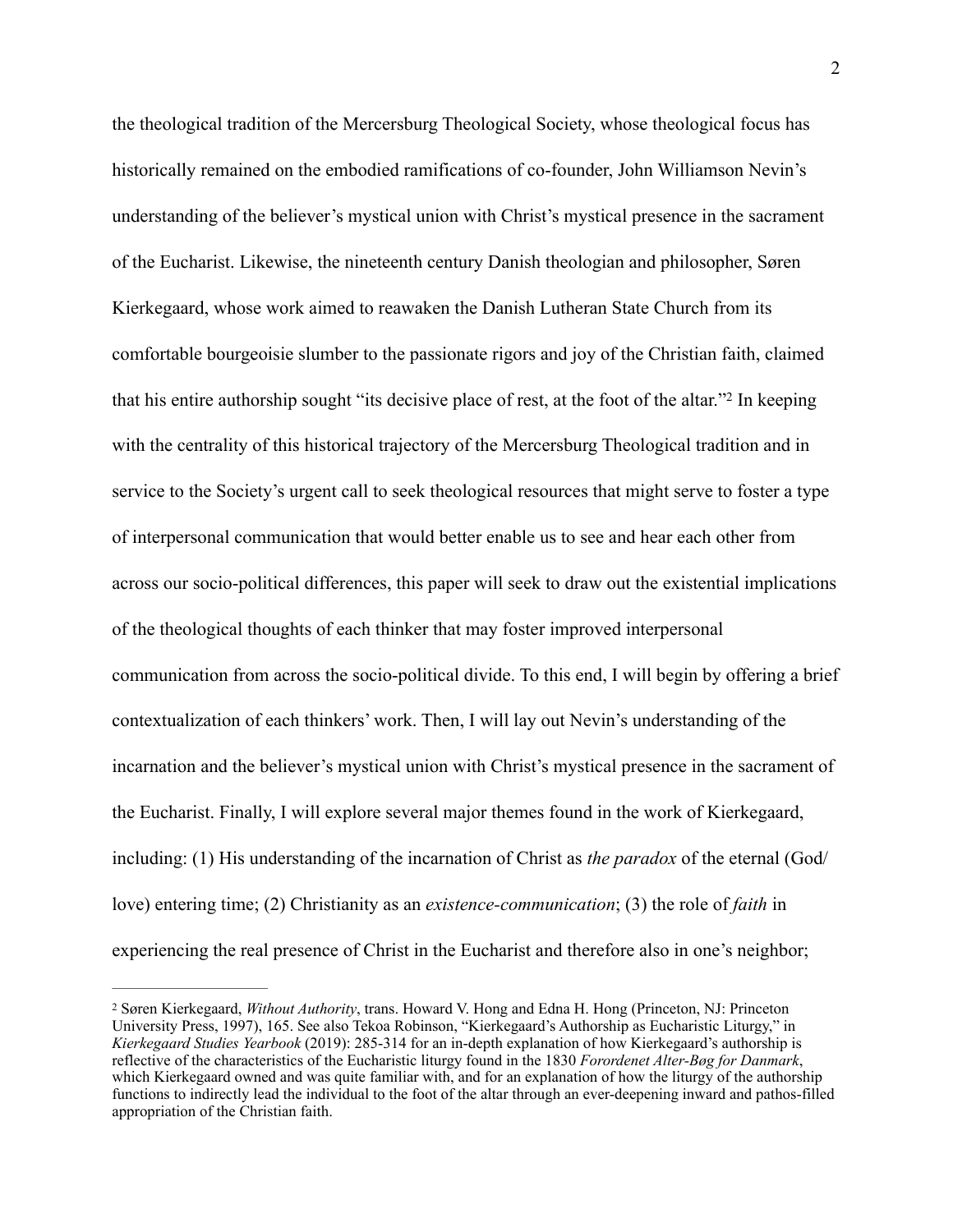and (4) the role of the *inverse-witness* that is a part of living within the ongoing communion with Christ in relation to self and neighbor.

### **Part II: Background and Context**

Before unpacking how the major theological arcs and convergences of these two thinkers may help point us toward overcoming the barriers of socio-political polarization via interpersonal communication, it will be helpful to provide a brief overview of their contexts and concerns. Nevin and Kierkegaard were both writing in the turbulent context of the nineteenth century and even though the particular issues they addressed were quite distinct, both authors focused on wanting to maintain a clear distinction between Christianity as a revealed religion and those rationalistic and romantic iterations of it that had in their day become so popular across Europe and the United States. Nevin (1803-1886), who "was born to Scotch-Irish Presbyterians in rural Pennsylvania," eventually went on "to study the theologians and historians of Germany's 'Mediating school,'" and nearly converted to Catholicism at one point, was concerned with what he saw to be the overly rationalistic and individualistic tendencies of Protestant culture more generally as well as the over spiritualizing and moralizing tendencies that had grown out of the radicalrevivalism of the Second Great Awakening in the U.S..<sup>[3](#page-3-0)</sup> For him, this meant writing a theology that took seriously the unity of the human body and spirit and therefore of the salvific implications of the incarnation, death, and resurrection of Christ as the supernatural revelation of God's eternal reconciling love entering into human history for the redemption and sanctification ofthe whole human being (in both body and spirit) and of all creation.<sup>[4](#page-3-1)</sup> His theological approach

<span id="page-3-3"></span><span id="page-3-2"></span><span id="page-3-0"></span><sup>&</sup>lt;sup>[3](#page-3-2)</sup> John Williamson Nevin, "The Mystical Presence: And the Doctrine of the Reformed Church on the Lord's Supper," in *The Mercersburg Theology Study Series*, edited by Linden J. DeBie and W. Bradford Littlejohn, vol. 1. (Eugene, OR: Wipf and Stock, 2012), ix.

<span id="page-3-1"></span><sup>&</sup>lt;sup>[4](#page-3-3)</sup> Ibid., 146-49.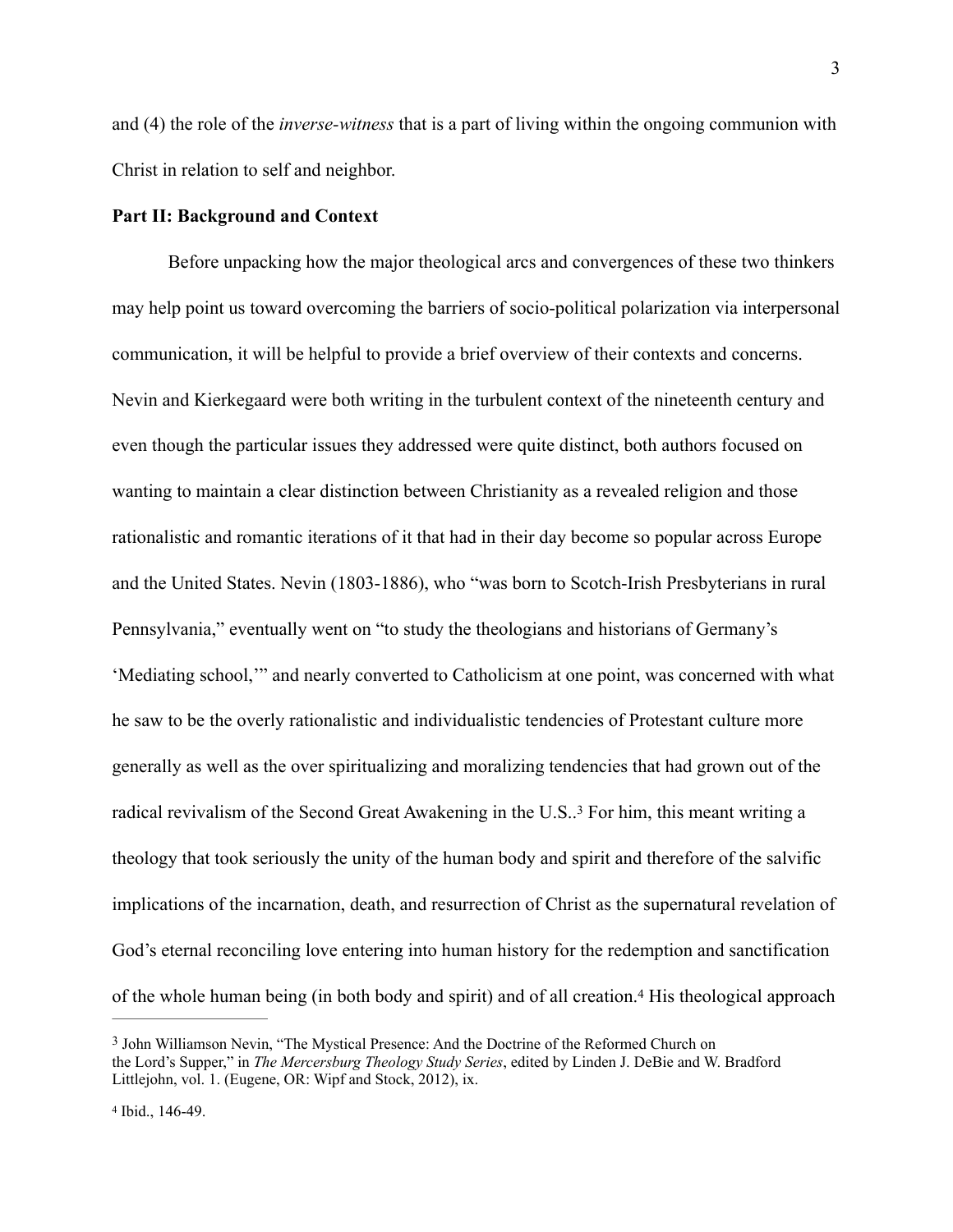<span id="page-4-4"></span>to the supernatural revelation of God in Christ recognized the limitations of human reason and the special role of faith in the believer's reception of and union with Christ's life-giving presence via the Holy Spirit.Thus, Nevin's approach avoided the overly rationalistic tendencies of [5](#page-4-0) metaphysical speculation that attempted to provide empirical proofs in support of revelation, while simultaneously rooting the salvific loving actions of God in Christ, rather than in an individual's personal emotional and moralistic responses to particularly charismatic preachers[.6](#page-4-1)

<span id="page-4-6"></span><span id="page-4-5"></span>Kierkegaard (1813-1855), whose critique of the Danish Lutheran State Church has often led to his being unfairly characterized as an anti-ecclesial radical individualist by those unfamiliar with the nuances of his authorship, not only shared Nevin's disdain for metaphysical speculative approaches to Christianity, but also his critical suspicions of what Christopher Barnetthas termed, "the self-righteousness of sectarian groups." As Lee Barrett states, "He had no more sympathy for separatism than he did for the establishment, for he was suspicious of the power of any collectivity to minimize individual responsibility and passion" in relationship to God.<sup>8</sup>In light of these concerns, Kierkegaard's writings were meant to provide a kind of corrective to the Danish Lutheran State Church, which in his view was misleadingly equating the

<span id="page-4-7"></span><span id="page-4-0"></span><sup>&</sup>lt;sup>[5](#page-4-4)</sup> The phrase "Christ's life-giving presence via the Holy Spirit" is worded this way in order to recognize the post-Ascension and post-Pentecost context in which Christ's vivifying presence is continually available to all of humanity through the Holy Spirit.

<span id="page-4-1"></span><sup>&</sup>lt;sup>[6](#page-4-5)</sup> John Williamson Nevin, "The Heidelberg Catechism: The Mercersburg Understanding of the German Reformed Tradition," in *The Mercersburg Theology Study Series*, edited by Lee C. Barrett and David W. Layman, vol. 10. (Eugene, OR: Wipf and Stock, 2021), 30-32.

<span id="page-4-2"></span>Christopher Barnett, *Kierkegaard, Pietism, and Holiness* (Burlington, VT: Ashgate, 2011), 111-12. As Barnett [7](#page-4-6) notes on p.117, "The trouble, as Climacus [Climacus is Kierkegaard's pseudonym used for his *Concluding Unscientific Postscript to Philosophical Fragments*] sees it, is that Christianity posits an eternal happiness that 'is decided in time and is decided by the relation to Christianity as something historical.' But philosophical speculation, in contemplating Christianity, abstracts from time and history, thereby making the truth of Christianity an object of *thought*, as it were, *over* Christianity, controlling it as 'an element within speculation.'"

<span id="page-4-3"></span>Lee C. Barrett, *Eros and Self-Emptying: The Intersections of Augustine and Kierkegaard*, (Grand Rapids, MI: [8](#page-4-7) William B. Eerdmans Publishing Company, 2013), 375.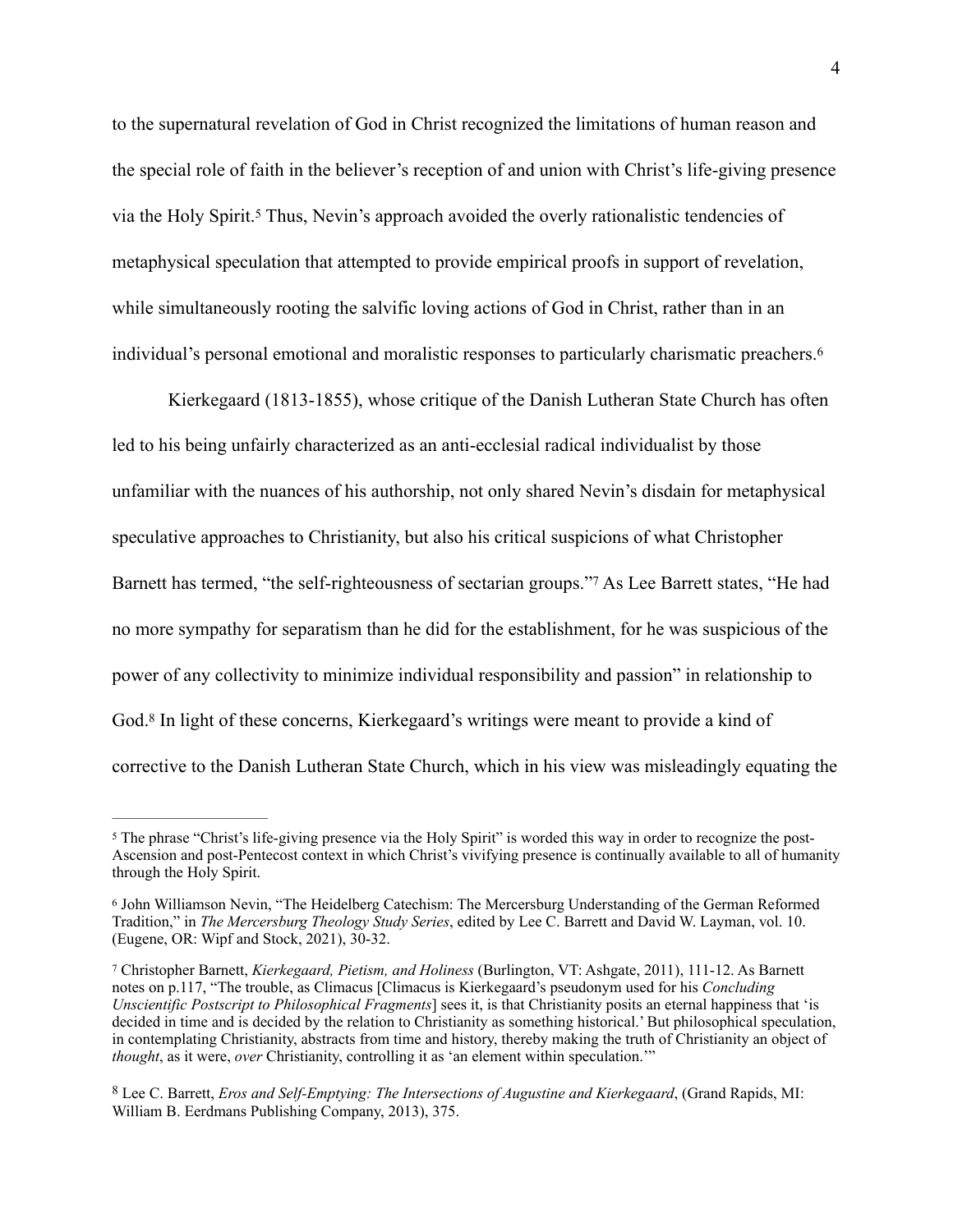<span id="page-5-7"></span><span id="page-5-6"></span><span id="page-5-5"></span>"Christian life with social conformity and bourgeois felicity," rather than living more and more in*communion* with Christ.<sup>9</sup> For Kierkegaard, when a person truly lives in *communion* with Christ it will lead to "a life of persecution and socially induced suffering."<sup>[10](#page-5-1)</sup> The fact that he chose to break off his engagement to his beloved Regine Olsen in order to spend ten years intensely writing to provide such a corrective for the Danish Lutheran State Church points to his deep concern and therefore recognition of the value of the church as a communicator of "the attractiveand offensive picture of the self-offering God to humanity."<sup>[11](#page-5-2)</sup> Further undergirding his valuation of the church is Kierkegaard's personal devotional and authorial use of "the prayer books, hymnals, catechisms, [liturgies] and confessions of the church,…[and his] insistence that Christian pathos requires the communication of authoritative concepts and schooling in the use ofthose concepts."<sup>[12](#page-5-3)</sup> This being said, for Kierkegaard the church does not automatically exist simply because people collectively attend worship. For attending worship and participating in the social structures and activities of congregational life do not necessarily "always help individuals [to]stand alone before God," and to take responsibility for their lives.<sup>[13](#page-5-4)</sup> Much like Nevin, Kierkegaard does not simply assume that a person is filled with the pathos of faith through which one may experience the mystical union with the presence of Christ via the Holy Spirit simply

<span id="page-5-9"></span><span id="page-5-8"></span><span id="page-5-0"></span> $9$  Ibid., 365.

<span id="page-5-1"></span><sup>&</sup>lt;sup>[10](#page-5-6)</sup> Ibid., 365; Søren Kierkegaard, *Without Authority*, 188.

<span id="page-5-2"></span>Lee Barrett, *Eros and Self-Emptying*, 376. [11](#page-5-7)

<span id="page-5-3"></span>[<sup>12</sup>](#page-5-8) Ibid., 375.

<span id="page-5-4"></span><sup>&</sup>lt;sup>13</sup>Ibid., 376. Barrett notes, "Ironically, the same understanding of Christian love that led Kierkegaard to critique the church also provided some clues for a possible Christian community that would be acceptable to him. The basis of any genuine Christian community would, for Kierkegaard – like any true Augustinian – have to be love…He suggests that our transformation may be fostered by some social channels, [such as]…mutual assistance to humility before God. This remark suggests that communities can help build up a person in humility – and presumably also in love."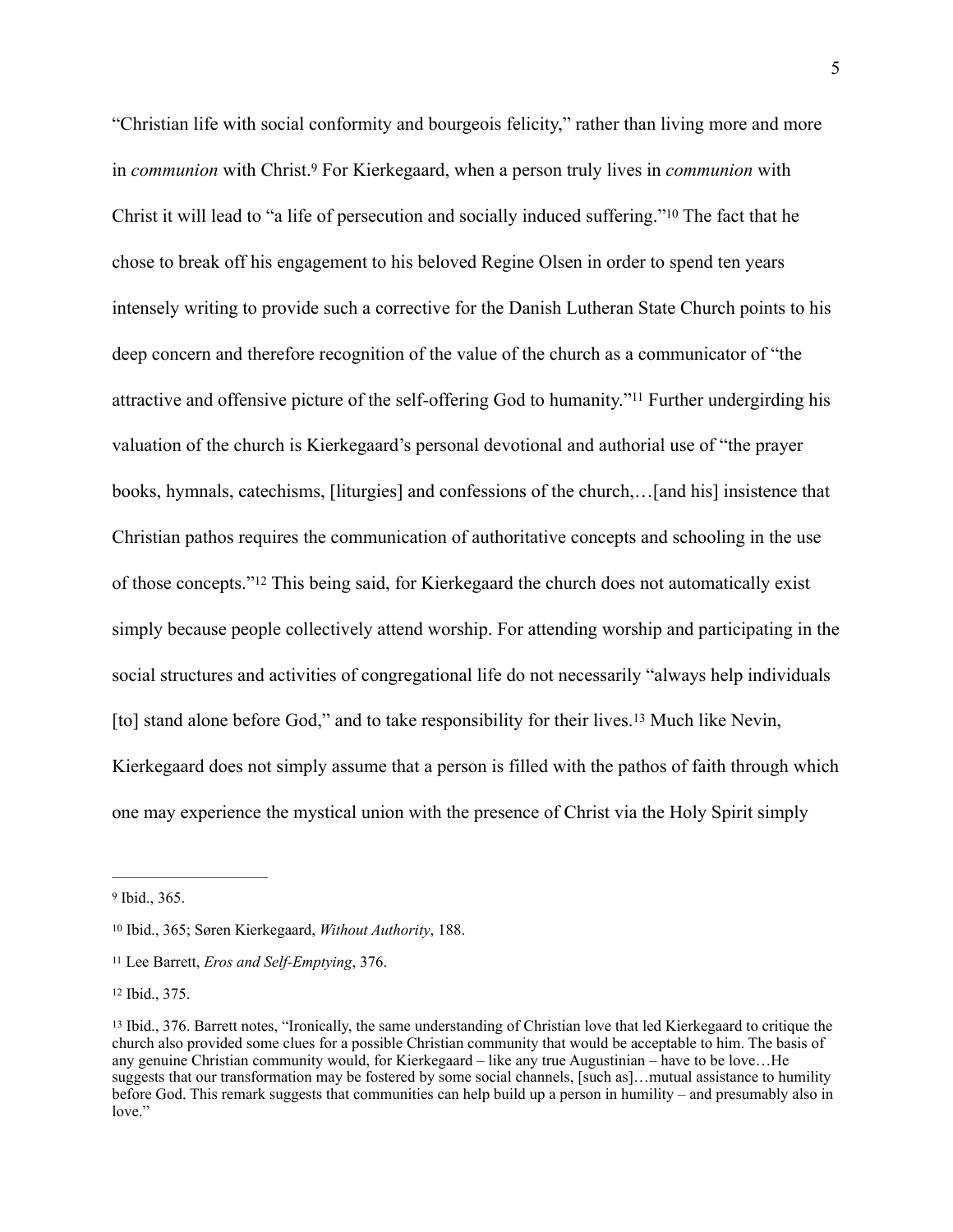because one is baptized and attends Sunday morning worship. Faith involves an ongoing passionate subjective relation to Christ that permeates a person's entire existence and therefore cannot be narrowly defined by one's cognitive assent to the doctrines and dogmas of the church.

### **Part III: Exploring the Major Theological Concepts in Nevin and Kierkegaard**

Since the incarnation of Christ as God's finite self-communication of self-emptying love for human beings in time is of primary importance to the work of both Nevin and Kierkegaard, we shall begin by delineating how each author approached it. For Nevin, the incarnation lays the theological groundwork upon which he builds his understanding of how the mystical presence of Christ becomes available to us via faith within the context of our finite existence and thus makes our eternal eschatological union with God in Christ possible beginning here and now, most especially through Christ's union with the church as realized in the sacrament of the Lord's Supper.

<span id="page-6-3"></span>Nevin states, "The one only medium of such inward, *living communication* with the divine nature is the mystery of the incarnation as exhibited in the man Christ Jesus.["](#page-6-0)<sup>[14](#page-6-0)</sup> For Nevin, "[Human] nature reaches after a true and real union with the nature of God as the necessary complement and consummation of its own life,…[and] the *idea* which it embodies can never be fully actualized under any other form, [for] the incarnation... is the proper completion of humanity."<sup>15</sup>This is so according to Nevin, because it is only through the incarnation of Christ that divinity (the eternal) and humanity (the finite) are perfectly joined together and "made one, ina real, inward and abiding way."<sup>[16](#page-6-2)</sup> Thus, in Christ, the eternal is "brought not only near to

<span id="page-6-5"></span><span id="page-6-4"></span><span id="page-6-0"></span><sup>&</sup>lt;sup>[14](#page-6-3)</sup> John Williamson Nevin, *The Mystical Presence*, 176.

<span id="page-6-2"></span><span id="page-6-1"></span> $15$  Ibid.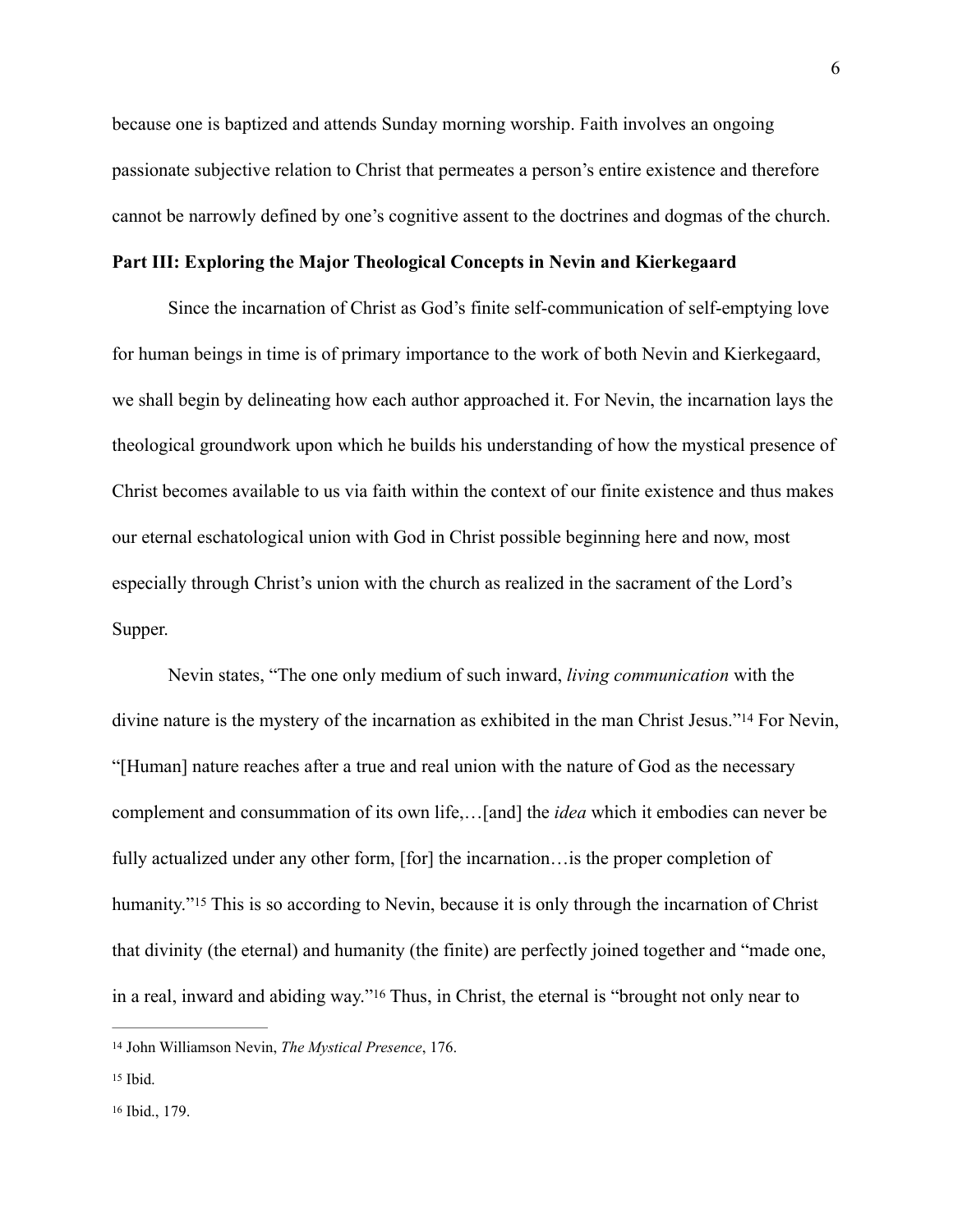<span id="page-7-6"></span><span id="page-7-5"></span>nature [i.e. the finite and particular] but into its very heart...to remain in union with it forever."<sup>17</sup> The incarnation for Nevin is the literal "introduction…of a new element, a new divine force, into the very organism of the world itself," which "descends into the actual process of human history, and becomes within it the principle and law of a second creation.["](#page-7-1)<sup>[18](#page-7-1)</sup> Since according to Nevin, "[Christ] gathered humanity into himself as a whole and was constituted thus its head and sum," it is important to note that this understanding of the incarnation implies that Christ (i.e. the eternal/divine in complete union with finitude) is at work in the finite and particular lives of each individual, regardless of whether we can affirm this as true based on our own limited observationsof another person's life.<sup>[19](#page-7-2)</sup> As Nevin asserts, "It is by the incarnation properly, that the way has been opened for a true descent of the Spirit into the sphere of the human existence as such," and so *through faith*, we may come to see and experience the life of Christ via the Holy Spirit at work in all of finitude.[20](#page-7-3)

<span id="page-7-9"></span><span id="page-7-8"></span><span id="page-7-7"></span>The role of faith in relating to the incarnation of Christ as God's self-revelation of love in human history is also of primary importance for Kierkegaard's pseudonym, Anti-Climacus.<sup>[21](#page-7-4)</sup> When writing about the possible offensiveness of Christ (i.e. as a particular human being who claimed to be God and then submitted to crucifixion) and Christianity to the human understanding, Anti-Climacus states, "The God-human is the unity of God and an individual human being; [and] *that* an individual human being is God is Christianity, and this particular

<span id="page-7-0"></span><sup>17</sup>Ibid., 181.

<span id="page-7-1"></span> $18$  Ibid.

<span id="page-7-2"></span><sup>&</sup>lt;sup>[19](#page-7-7)</sup> Ibid., 184.

<span id="page-7-3"></span><sup>&</sup>lt;sup>[20](#page-7-8)</sup> Ibid., 193.

<span id="page-7-4"></span><sup>&</sup>lt;sup>[21](#page-7-9)</sup> Anti-Climacus (Søren Kierkegaard), *Practice in Christianity*, eds. and trans. by Howard V. Hong and Edna H. Hong (Princeton, NJ: Princeton University Press, 1991), 140-43.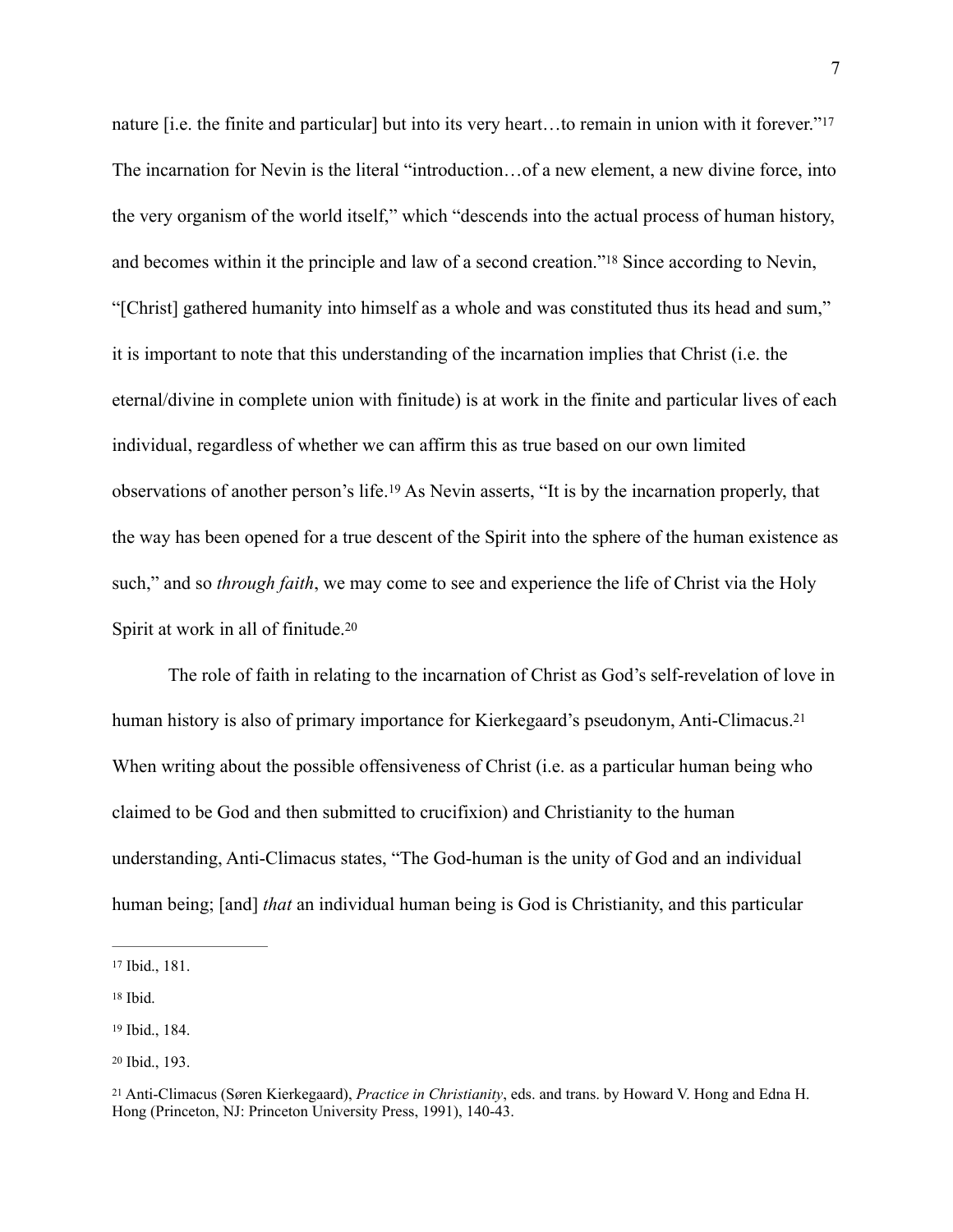human being is the God-human. The God-human being is the paradox, absolutely the paradox; thereforeit is altogether certain that the understanding must come to a standstill on it."22 Anti-Climacus explains why this is so:

<span id="page-8-6"></span><span id="page-8-5"></span>If someone says directly: I am God; the Father and I are one, this is direct communication. But if the person who says it, the communicator, is this individual human being, an individual human being just like others, then this communication is not quite entirely direct, because it is not entirely direct that an individual human being should be God–whereas what he says is entirely direct. Because of the communicator the communication contains a contradiction, it becomes indirect communication; it confronts you with a choice: whether you will believe him or not[.23](#page-8-1)

<span id="page-8-7"></span>Under the pseudonym of Johannes Climacus, Kierkegaard maintains that since the paradox of the incarnation of Christ as God's self-communication of self-offering love in time cannot be directly communicated, then Christianity is an *existence-communication*[.](#page-8-2)<sup>[24](#page-8-2)</sup> This means that one cannot come into an understanding of Christianity via such direct communication as is found in speculative thought or by simply assenting to church doctrines, but rather through *the choice* to relateto Christ within the concrete context of one's life by faith.<sup>[25](#page-8-3)</sup> As Climacus asserts, "...the task of the understanding in relation to Christianity is simply 'to understand that it is to be existed in' and 'to understand the difficulty of existing in it.'["26](#page-8-4)

<span id="page-8-9"></span><span id="page-8-8"></span>Nevin likewise asserts that Christianity "is not a doctrine to be taught or learned like a system of philosophy or a rule of moral conduct,... [but rather] a new order of revelation [that]

<span id="page-8-4"></span><sup>[26](#page-8-9)</sup> Ibid., 379.

<span id="page-8-0"></span><sup>&</sup>lt;sup>22</sup>Ibid., 82. Note that Kierkegaard is not anti-reason, but wants to make it clear that human rationality, which attempts to objectify things in order to grasp them, must come to a standstill in relationship to God. This is because God is not an object or thing that can be grasped and controlled but rather is a subject to which we relate.

<span id="page-8-1"></span><sup>&</sup>lt;sup>[23](#page-8-6)</sup> Ibid., 134.

<span id="page-8-2"></span>Johannes Climacus (Søren Kierkegaard), *Concluding Unscientific Postscript to Philosophical Fragments*, vol. 1, [24](#page-8-7) eds. and trans. by Howard V. Hong and Edna H. Hong (Princeton, NJ: Princeton University Press, 1992), 379-80.

<span id="page-8-3"></span><sup>&</sup>lt;sup>[25](#page-8-8)</sup> Ibid., 379-80.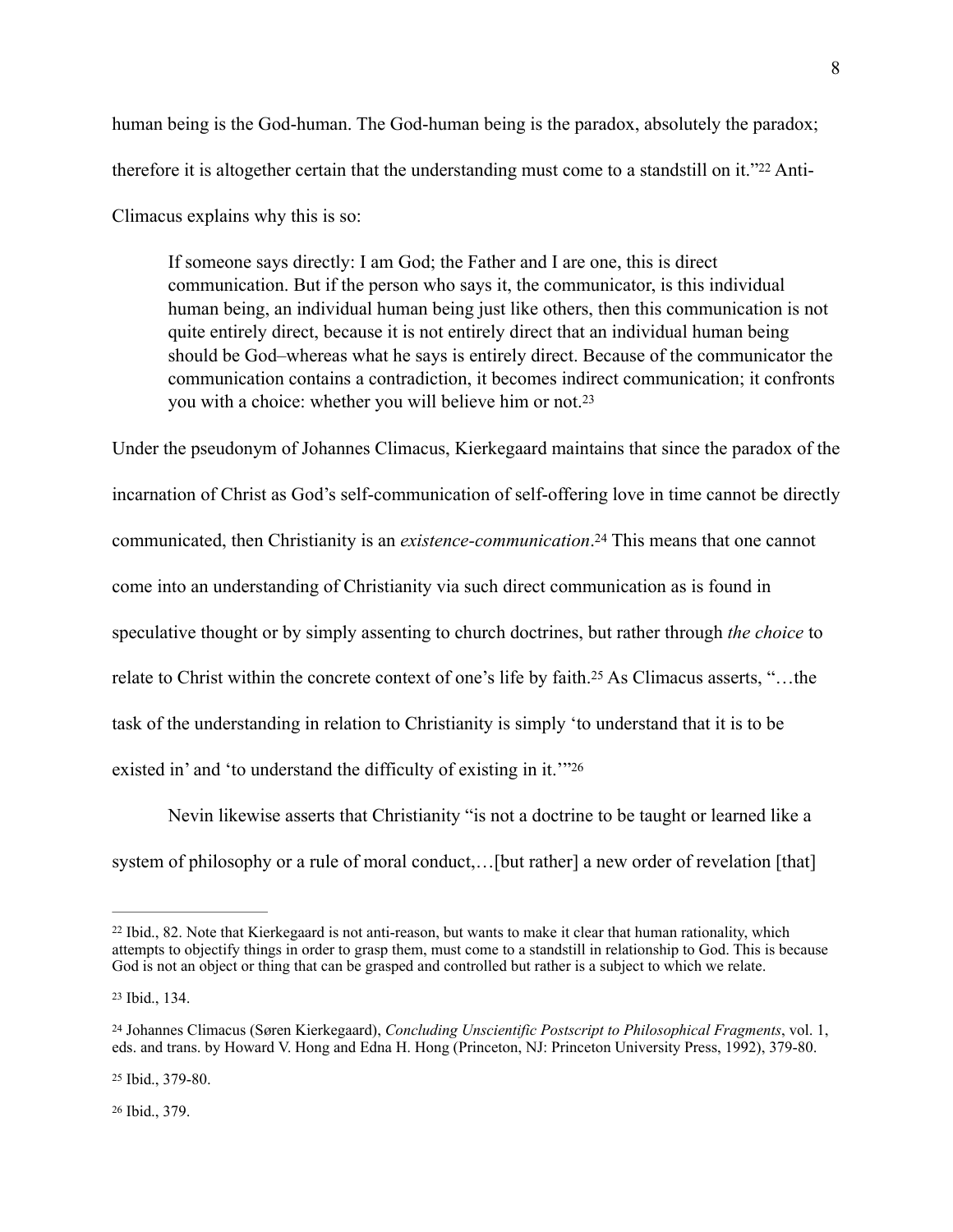<span id="page-9-3"></span>bursts [into] the world in the person of Jesus,…who is personally present among [each human being] and incorporating itself with their life.["](#page-9-0)<sup>[27](#page-9-0)</sup> Thus, it follows that we cannot judge whether God (the eternal/love) is at work in another human being's life simply based on whether he or she attends church, assents to the doctrines and dogmas of the tradition, ascribes to a certain political view, and generally lives according to the cultural norms of the day. For Christ, and therefore Christianity, says Nevin, is not a doctrine, a philosophical system, or a moral code, but rather, ["](#page-9-1)it is a LIFE."<sup>[28](#page-9-1)</sup> It is Christ's life. As Nevin puts it, "[Human beings] are brought to God, not by doctrine or example, but only by being made to *participate* in the divine nature itself; and this participation is made possible to us only through the person of Christ; who is the very substance of our salvation.["29](#page-9-2)

<span id="page-9-5"></span><span id="page-9-4"></span>It is important to note that for both Nevin and Kierkegaard, a human being encounters and comes to participate in love (Christ/the eternal in time) only by existing in relation to Christ via faith, because God's existence-communication in time comes to us in the hidden form of a vulnerable suffering individual human being. It is in no way obvious to the human mind that an individual human being who suffers and dies is indeed God. That *faith* is the necessary key to encountering love's hiddenness within a finite human being is the first existential implication of Nevin's and Kierkegaard's approaches to the incarnation that may provide an initial step toward building a bridge of communication across the socio-political divide. Such faith in Christ's presence, even in my neighbor whose political views are quite divergent from my own, is indeed an important aspect of being made to participate in the life of Christ. For such faith in love holds

<span id="page-9-0"></span>John Williamson Nevin, *The Mystical Presence*, 186. [27](#page-9-3)

<span id="page-9-2"></span><span id="page-9-1"></span><sup>&</sup>lt;sup>[28](#page-9-4)</sup> Ibid., 187.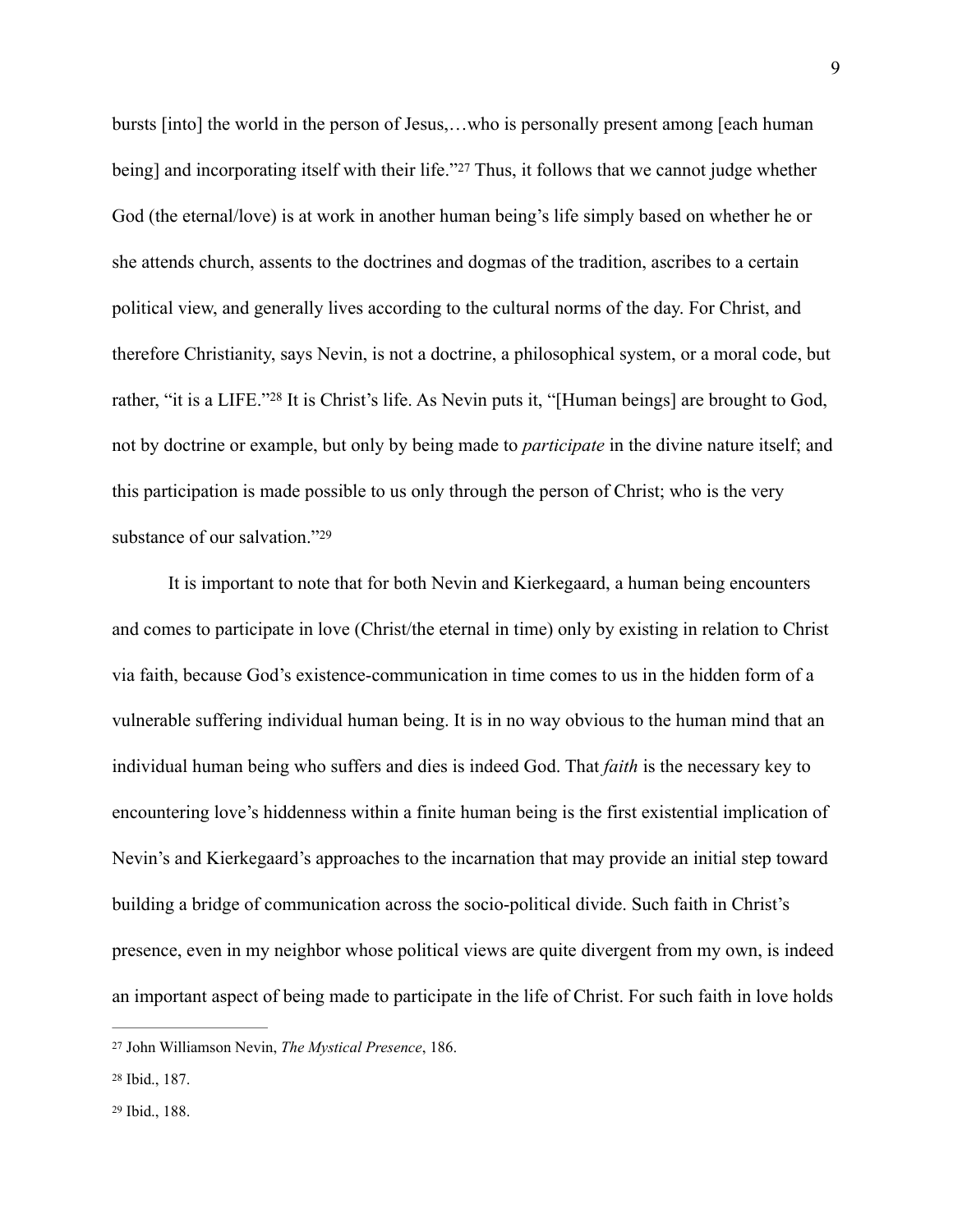open space for the unexpected and surprising work of the Holy Spirit as it refuses to view the neighbor in static categorical terms, but rather, encounters the neighbor as a dynamic fellow human being whose vulnerability and suffering and responses to that vulnerability and suffering has shaped the contours of his/her life in unforeseeable ways that have perhaps lead him/her to hold certain political views.

<span id="page-10-1"></span>For Nevin this *participation* or what he comes to term, the *mystical union* with the life of Christ, although permeating all of creation, is most explicitly revealed in the church as the continuation of the resurrected Body of Christ in the world and becomes most viscerally communicated to each person via the real vivifying spiritual presence of Christ in the sacrament of the Lord's Supper[.](#page-10-0)<sup>[30](#page-10-0)</sup> Although, for Nevin, the institutional church plays a crucial role as a mediating source of the real presence of the enlivening Spirit of the crucified and resurrected Christ; it is those who *by faith* partake of the *life of Christ* via the enlivening presence of the Holy Spirit who actually constitute the living church. Through the words of the celebrated Reformed Church historian, August Ebrard, Nevin outlines the contours of this *participation in the life of Christ* via the *mystical union* with Christ's spiritual presence in the Lord's Supper:

The breaking of the bread serves to bring into view Christ's death; the eating of the broken bread is a symbol that this death is appropriated in the way of a living union with the Savior himself. As however Christ, in giving the bread to eat and the wine to drink, declares them to be the pledge of the new covenant itself in his blood, it follows that the bread and wine are not simply *symbols*, but that they serve to place him who eats and drinks, in real communion with the atonement through his death. And since such communion with Christ's death can have no place without a life-communion (Lebensgemeinschaft) with Christ himself, or since in other words the *new covenant* holds in the form of a real inward and living fellowship only, it follows again that the

<span id="page-10-0"></span><sup>&</sup>lt;sup>[30](#page-10-1)</sup> Ibid., 190-91, 194-211.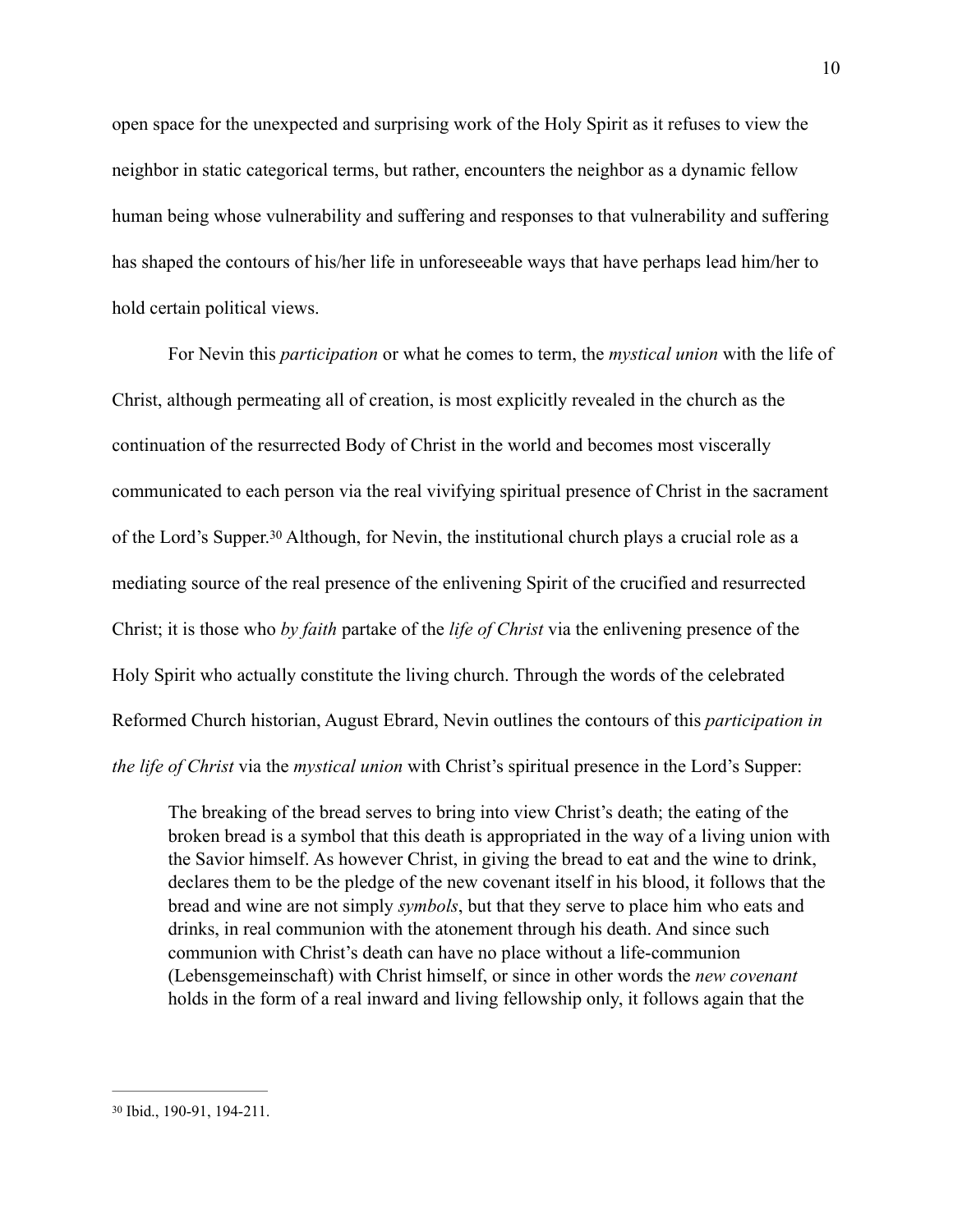<span id="page-11-4"></span><span id="page-11-3"></span>Lord's Supper involves for the worthy participant a true, personal, central communication and union with Christ's actual life.[31](#page-11-0)

For Nevin, "Christ's life is apprehended on the part of his people only by faith…[which is] the most comprehensive, fundamental act of which our nature is capable, [and] is the medium of the introduction of new life into the soul and the condition of its growth and development.["](#page-11-1) $32$  This being said, it must be noted that *participation in the life of Christ* does not simply equate to mindless social participation in the structures of the institutional church, nor does Nevin wish to confine such participation to the Sunday morning celebration of the Lord's Supper, but rather, it involves a level of existential intentionality that continually partakes of the *life of Christ* via faith as one receives his/her life as an ongoing gift of grace in relation to God's self-offering love in Christ. This continual awareness of and reception of God's grace in Christ may occur through, but is not limited to, one's relationship with co-workers, family members, friends, enemies, as well as interactions with strangers. As Nevin states, "Christ's life as a *whole* is borne over into the person of the believer as a like *whole*;…That is, it works as a *human life*; and as such becomes a law of regeneration in the body as truly as in the soul."Thus, the *mystical union* of 33 the believer with the life of Christ may begin and be continually nourished by the sacrament of the Lord's Supper, however, its effects radiate outward into an individual's daily relational interactions with others such that one may begin to see and hear others through the eyes and ears of the same grace from which one is continually receiving new life.

<span id="page-11-5"></span><span id="page-11-0"></span> $31$ Ibid., 220.

<span id="page-11-1"></span>[<sup>32</sup>](#page-11-4) Ibid., 156.

<span id="page-11-2"></span>[<sup>33</sup>](#page-11-5) Ibid., 153.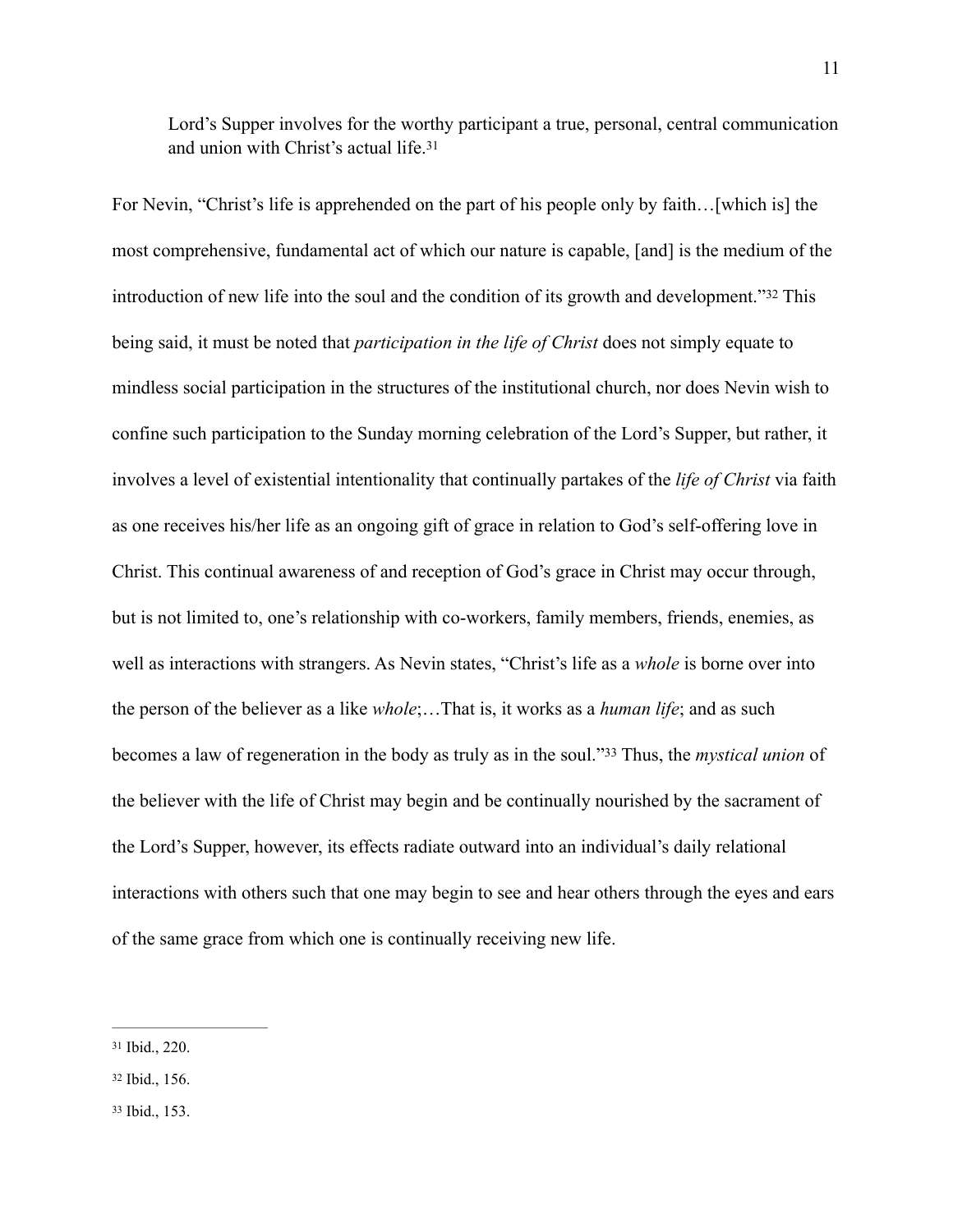<span id="page-12-6"></span><span id="page-12-5"></span>With this in mind, let us take a closer look at the relationship between faith and grace in Nevin's understanding of a sacrament in order to better understand how *participation in the life of Christ* flows from the sacrament of the Lord's Supper to our interactions with others in our daily lives. Nevin defines a sacrament as "a holy ordinance instituted by Christ; wherein, by sensible signs, Christ and the benefits of the new covenant are represented, sealed and applied to believers."<sup>34</sup>According to Nevin's view of a sacrament, "the signs don't make the sacrament, they are only one part of it,…[for] the other part is found in the *invisible grace* that is sacramentallyor mystically joined with the signs."<sup>35</sup> Lastly and most importantly, "*faith* is necessary for the sacrament to benefit the participant."<sup>[36](#page-12-2)</sup> Faith is what makes it possible to experience the real presence of the *invisible grace* of Christ's self-emptying love as "a real communication with the *person* (body/humanity and spirit/divinity united as a single whole) of theSavior."<sup>37</sup> At this point it is important to recall that for Nevin, this *invisible grace* that is made available in the life of the church through the sacrament of the Lord's Supper, has already been imparted to all of creation and every human being via the incarnation (life, death, and resurrection of Christ) as "the supernatural linking itself to the onward flow of the world's life, and becoming thenceforward itself the ground and principle of the entire organism, now poised atlast on its true centre."<sup>[38](#page-12-4)</sup> Humanity, as such, says Nevin, "stands revealed in [Christ's] person under its most perfect form," however, I would like to point out that just as it takes *faith* to

- <span id="page-12-1"></span> $35$  Ibid.
- <span id="page-12-2"></span>[36](#page-12-7) Ibid.
- <span id="page-12-3"></span>[37](#page-12-8) Ibid., 158-59.

<span id="page-12-7"></span>12

<span id="page-12-4"></span>[38](#page-12-9) Ibid., 148.

<span id="page-12-9"></span><span id="page-12-8"></span><span id="page-12-0"></span>[<sup>34</sup>](#page-12-5) Ibid., 158.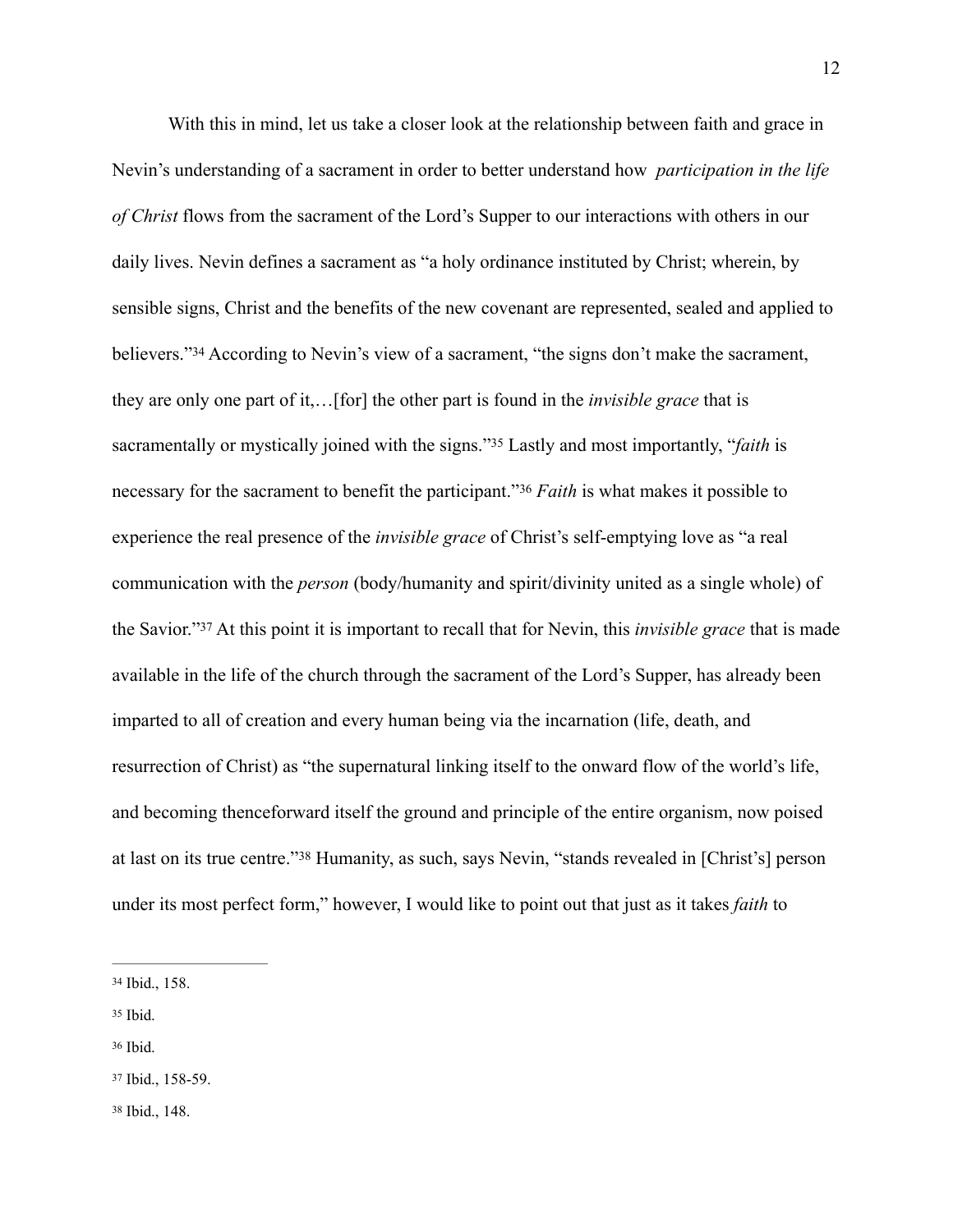<span id="page-13-1"></span><span id="page-13-0"></span>encounter the life-giving spiritual presence of Christ in the material elements of the Lord's Supper, it takes *faith* to believe that the *invisible grace* of Christ's enlivening presence via the Holy Spirit actually exists in and is at work in the lives of others (who may hold vastly different socio-political perspectives), even if we cannot perceive it through our own understanding. For we must ask ourselves if we, along with Nevin truly believe that "when Christ died and rose, humanity died and rose at the same time in his person; not figuratively, but truly; just as it had fallenbefore in the person of Adam."<sup>[39](#page-13-0)</sup> If so, then what would it mean for a person of faith to partake in the life-giving mystical presence of Christ in the Lord's Supper, but then to turn around and approach communication with the socio-political other with the belief that the same mystical presence of Christ's salvific spirit of love is not at work in the material element (i.e. sign) that is the life of another human being? In posing this question, I am not simply equating the sacrament of the Lord's Supper to interpersonal communication, but attempting to direct our attention to the theological and existential implications of Nevin's understanding of what it means to *participate in the life of Christ* via *faith* in the ongoing context of one's daily life. Just as it takes a great deal of faith to believe that the church, which is made up of countless imperfect human beings, is the resurrected Body of Christ on earth, so too, does it take a great deal of faith not to close the relational door on those whose political perspectives seem so contrary to expressions of Christian love. To know our own deep need to be sustained by God's grace in Christ and to believe by faith that we are indeed sustained by such self-giving love, may open our hearts and fill us with a compassion that allows us to see the fear and pain of our shared human vulnerability behind the polarizing political rhetoric. Such an equalizing vision of self in

<sup>13</sup>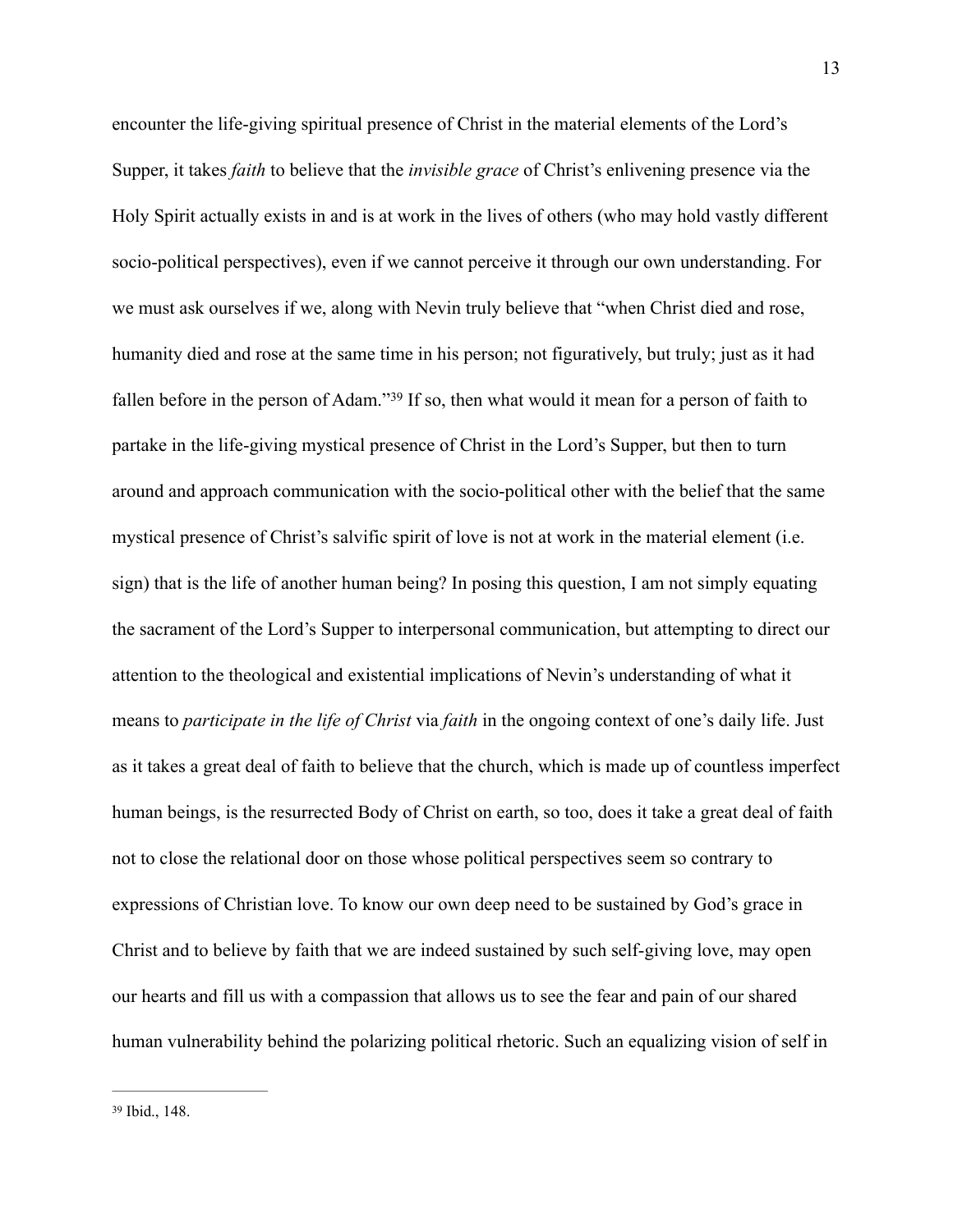relation to neighbor may help to keep the lines of conversation open long enough for individuals to see each other's humanity and to get to know each other as more than just homogenous political caricatures.

<span id="page-14-2"></span>Union with Christ for Kierkegaard only comes through the suffering of sin-consciousness that is involved in what he terms the *inverse-witness*, and not through any direct imitation of Christ's suffering, since no human being can directly imitate the life of Christ. This is not simply a consciousness of this or that particular sin, but an awareness of one's existence in sin and inabilityto escape such an existence through one's own power or self-will.<sup>[40](#page-14-0)</sup> This does not mean for Kierkegaard that we are not to strive to imitate Christ out of our sheer gratitude for grace, but rather, that through our grateful strivings we come to truly see and know the infinite qualitative difference between ourselves and God, and thus learn what it means to worship God instead of ourselves[.](#page-14-1)<sup>[41](#page-14-1)</sup> This self-knowledge creates humility before God and compassion for our neighbor as we come to see that all stand equally in need of grace and that all are equally loved by God in Christ. He describes the *inverse-witness* as follows:

<span id="page-14-3"></span>God and the human being resemble each other only inversely. You do not reach the possibility of comparison by the ladder of direct likeness: great, greater, greatest; it is possible only inversely. Neither does a human being come closer and closer to God by lifting up his head higher and higher, but inversely by casting himself down ever more deeply in worship. The broken heart that condemns itself cannot have, seeks in vain to

<span id="page-14-0"></span>Anti-Climacus (Søren Kierkegaard), *Sickness Unto Death*: *A Christian Psychological Exposition for Upbuilding* [40](#page-14-2) *and Awakening*, eds. and trans. by Howard V. Hong and Edna H. Hong (Princeton, NJ: Princeton University Press, 1980), 81-82. Anti-Climacus defines sin and faith as follows: "Sin is: before God in despair not to will to be oneself, or before God in despair to will to be oneself;…[it encompasses all forms of] self-willfulness against God [in] disobedience. Faith is: that the self in being itself and in willing to be itself rests transparently in God….*the opposite of sin is faith*, as it says in Romans 14:23: 'whatever does not proceed from faith is sin.' And this is one of the most decisive definitions for all Christianity – that the opposite of sin is not virtue but faith."

<span id="page-14-1"></span><sup>&</sup>lt;sup>[41](#page-14-3)</sup> Søren Kierkegaard, *What We Learn from the Lilies in the Field and from the Birds of the Air*, intro. and trans. by Christopher Barnett, (New York, NY: Paulist Press, 2019), 173.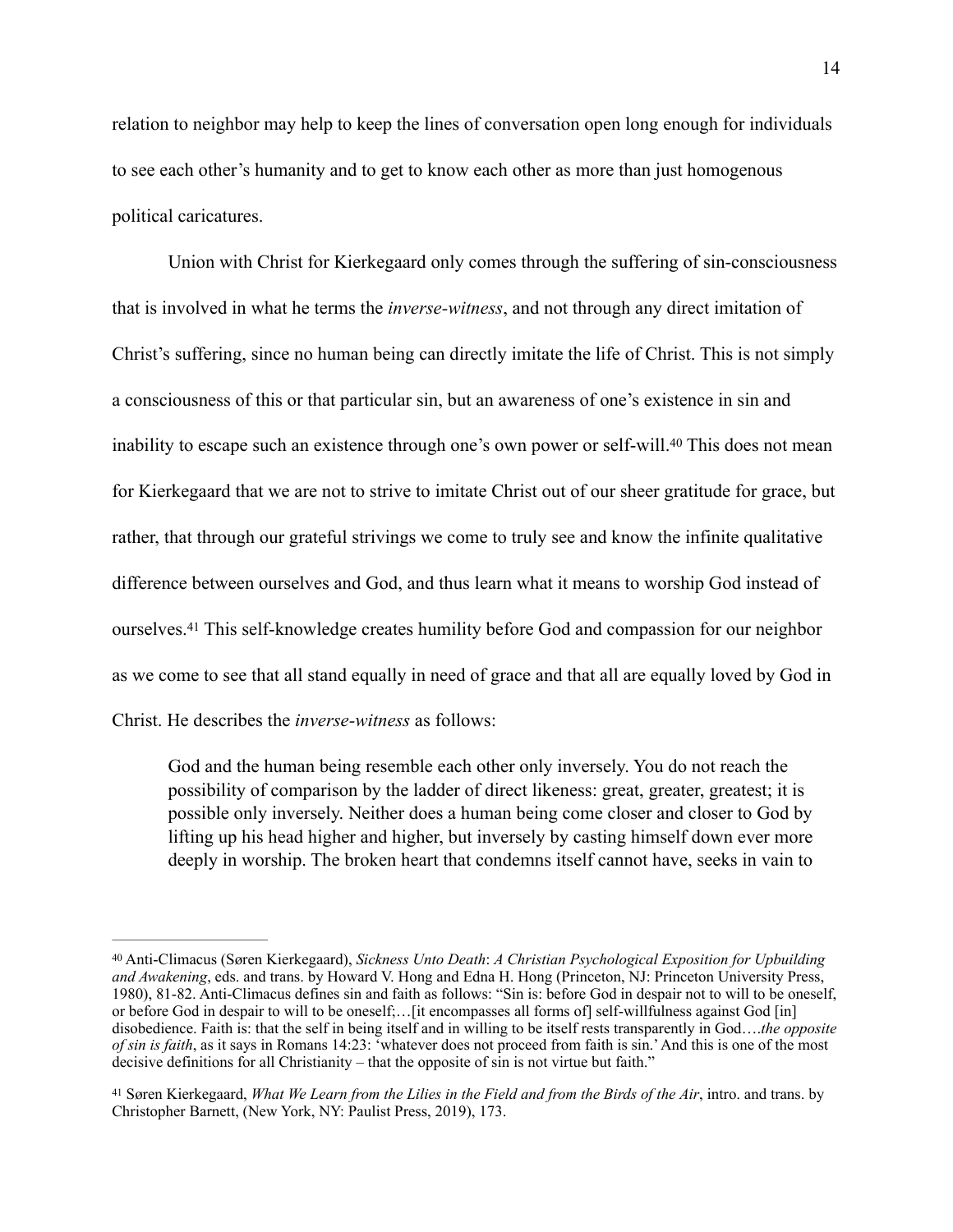<span id="page-15-3"></span><span id="page-15-2"></span>find, an expression that is strong enough to describe its guilt, its wretchedness, its defilement–God is even greater in showing mercy![42](#page-15-0)

Becoming conscious of one's own inability to perfectly express the eternal love of God in Christ in relation to self and neighbor (i.e. the ideal) not only leads a person into *sin-consciousness*, but opens one up to know one's self in humble relationship to God and neighbor in such a way that one may come to receive one's life as a gift of grace via faith and one's neighbor as one's self.[43](#page-15-1) For Kierkegaard, the development of such a consciousness is what awakens a person to his/her deep need for Christ and draws him/her to seek out God's grace in Christ via faith at the Communion table, which is then extended into one's ongoing reception of Christ's loving grace in one's daily existence as one remains conscious of one's deep need for Christ:

Attentive listener, it is to the love that hides a multitude of sins you go today, seeking it at the altar. From the church's servant you have received assurance of the gracious forgiveness of your sins; you receive the pledge of that at the altar. And not only that, for you not only receive this pledge just as you can receive a pledge from a human being,… no, you receive the pledge as a pledge that you receive Christ himself;…in and with the visible sign he gives you himself as a cover over your sins….As he is the way, you do not then come to know from him what way you must go and now, left to yourself, must go your own way. As he is the life, you do not then have life handed over by him and now must shift for yourself, but only by remaining in him do you have life – in this way he is also the hiding place; only by remaining in him, only by identifying yourself with him are you in hiding and there is a cover over the multitude of your sins. For that reason the Lord's Supper is called communion with him. It is not merely in remembrance of him, not merely a pledge that you have communion with him, but it is the communion, this communion that you then must strive to preserve in your daily life by living more and

<span id="page-15-0"></span>Søren Kierkegaard, *Christian Discourses*, trans. by Howard V. Hong and Edna H. Hong, (Princeton, NJ: Princeton [42](#page-15-2) University Press, 1997), 108.

<span id="page-15-1"></span>Anti-Climacus (Søren Kierkegaard), *Practice in Christianity*, 67-68. For Kierkegaard, neighbor love becomes [43](#page-15-3) possible when a person comes into this level of sin-consciousness because it results in his/her self-knowledge of continually being in need of God's grace in Christ in order to live, which leads to a humble view of one's self and an awareness that all human beings stand equally in need of such grace and are equally loved by God. When one experiences this grace in the midst of such self-awareness it opens one up to receiving one's self as a gift from God and opens one's heart to receiving others with the same kind of grace. This is how sin-consciousness, for Kierkegaard, leads one to love the neighbor as the self.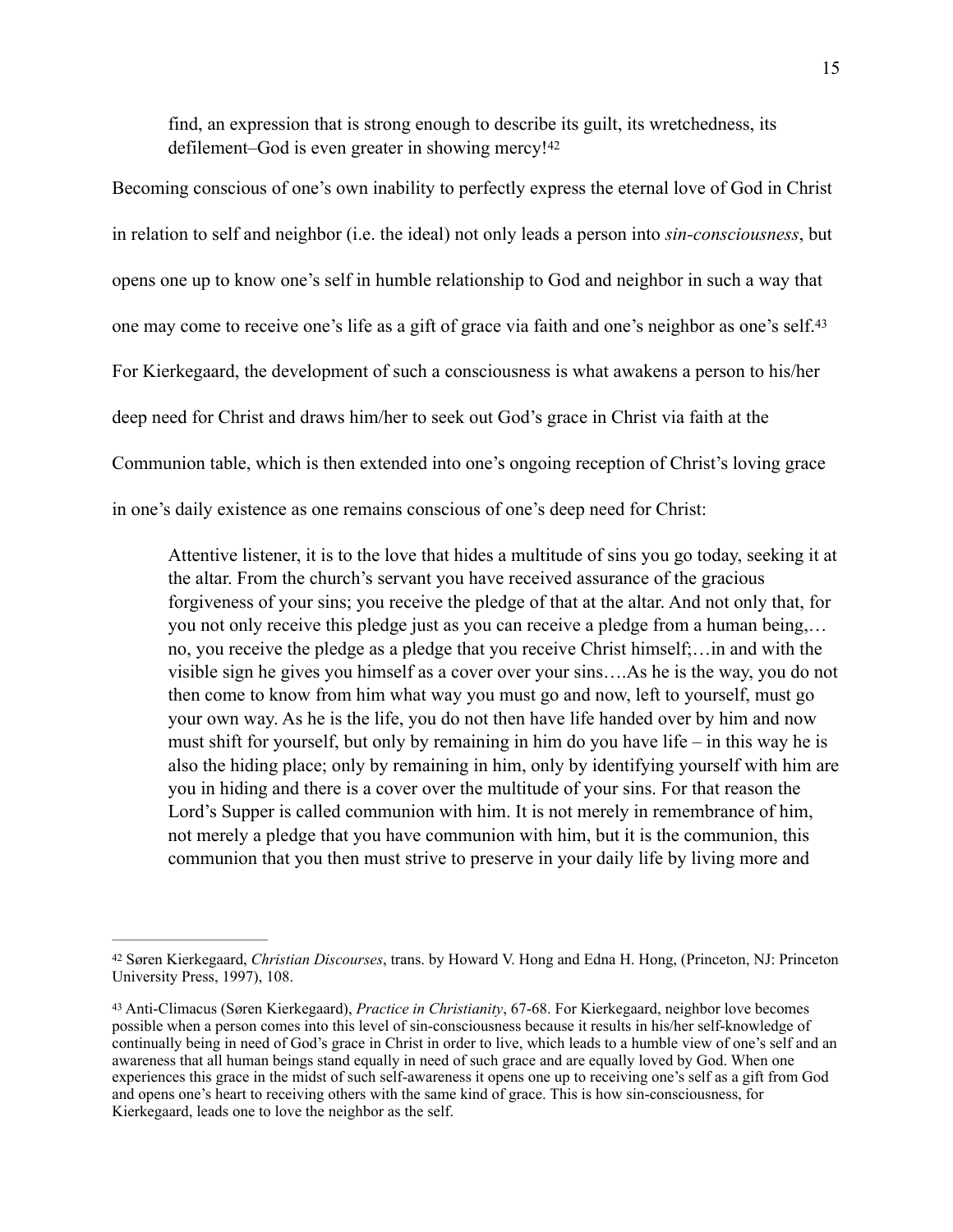<span id="page-16-2"></span>more out of yourself and identifying yourself with him, with his love, which hides a multitude of sins.[44](#page-16-0)

<span id="page-16-3"></span>Thus, becoming painfully aware of one's own concrete existence in sin leads to the pathos of faith that enables a person to experience the real presence of Christ in the reception of grace at the Communion table, and it is this ongoing consciousness of one's infinite need for Christ that extends the Communion table (reception of grace in Christ) into one's daily life and interactions withothers.<sup>[45](#page-16-1)</sup> This extension of the dialectic of sin/grace that a believer experiences at the Communion table may also be experienced at the existential level of interpersonal communication. When we enter into communication with another human being who is also made in the image of God, we enter with faith that Christ exists in this imperfect person, just as we trust that Christ is at work in our own imperfections. It may be difficult for us to see how love/ grace is at work in another person's life. However, for Kierkegaard, we are not to trust in our own vision of another person, but rather, we are to strive by faith to emulate the love of Christ out of sheer gratitude for our own experience of God's abundant grace. Of course, since one is not Christ, one experiences one's inability to love as Christ loves and so inwardly confesses one's human limitations and finitude (sin) in relation to the transcendent other in my neighbor who is also made in the image of God. This recognition brings one to a place of humility before God and compassion for neighbor and prepares one to receive God's gift of grace through the relational exchange in which both individuals may experience each other as gifts of God's good

<span id="page-16-0"></span>Søren Kierkegaard, *Discourses at the Communion on Fridays*, trans. by Sylvia Walsh (Bloomington, IN: Indiana [44](#page-16-2) University Press, 2011), 143.

<span id="page-16-1"></span>Anti-Climacus (Søren Kierkegaard), *Practice in Christianity*, 62-68. [45](#page-16-3)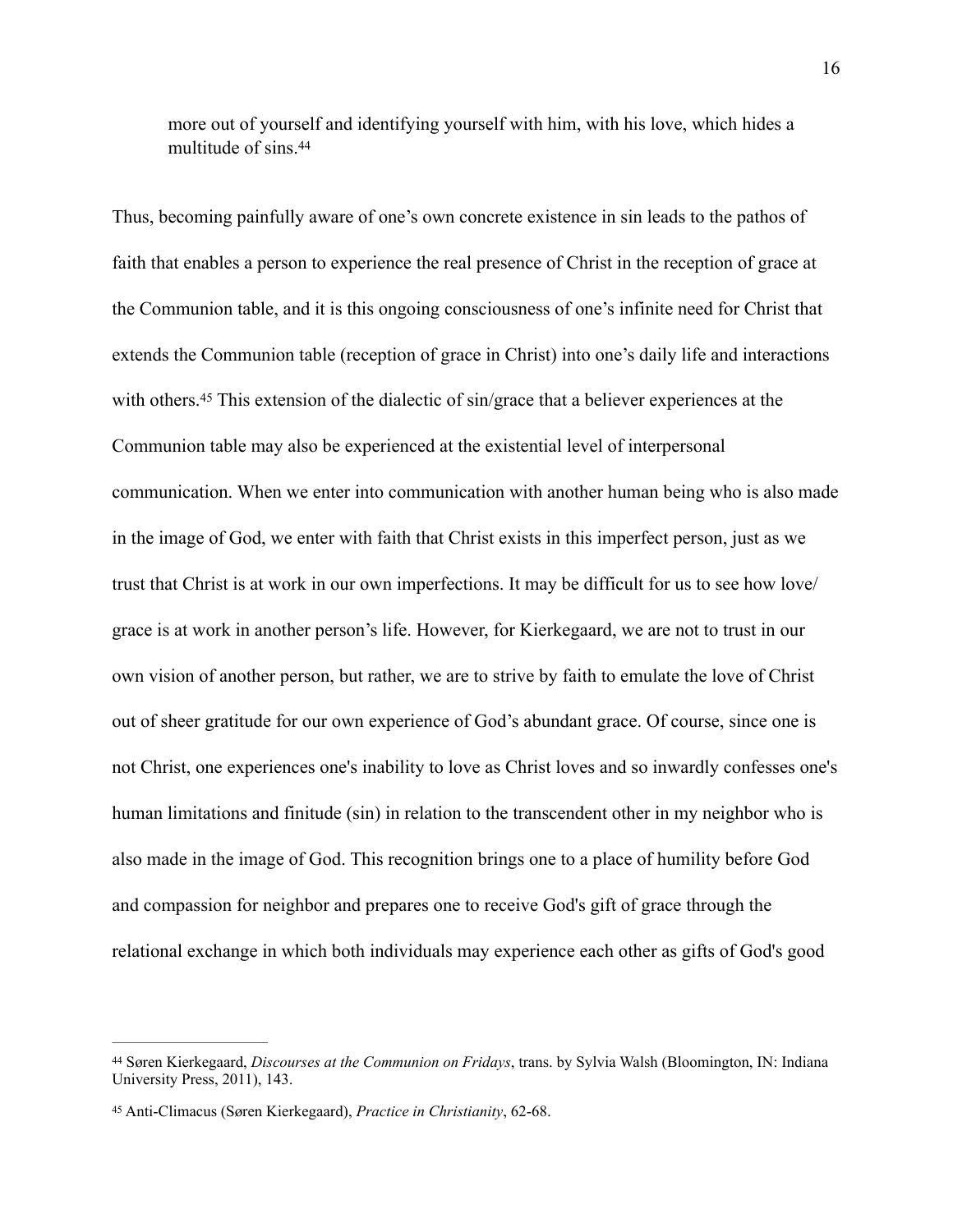creation where love is present and at work. This recognition may result in giving thanks and praise for God's provision of mutual challenge and enrichment.

Having faith that love's hidden presence may be at work in the socio-political other is no doubt quite challenging; however, it is what may help us to begin to break out of our glass houses so that we may come to see and hear each other's shared humanity with compassion and grace. Without such faith in love's hidden presence, our conversations and our growth will continue to be stifled. If spaces of reconciliation are to be created through interpersonal communication we will need to have faith that love exists within the frailty of our finite humanity. Make no mistake: if one dares to risk venturing by faith in love across the sociopolitical divide, one may endure scorn and accusations of betrayal from friends and family who belong to one's own political group. Yet, one is to remember in these moments that such suffering is nothing in comparison to the suffering that Christ suffered/s for the sake of communicating God's love to every individual human being.

# **Conclusion:**

This essay has attempted to draw out some of the existential implications that may foster improved interpersonal communication from across the socio-political divide by engaging John Williamson Nevin's theological conceptions of the incarnation and the believer's mystical union with Christ's mystical presence in the sacrament of the Eucharist and several major themes found in the work of Søren Kierkegaard, including his understanding of the incarnation of Christ as *the paradox* of the eternal (God/love) entering time; Christianity as an *existence-communication*; the role of *faith* in experiencing the real presence of Christ (love) in the Eucharist and therefore also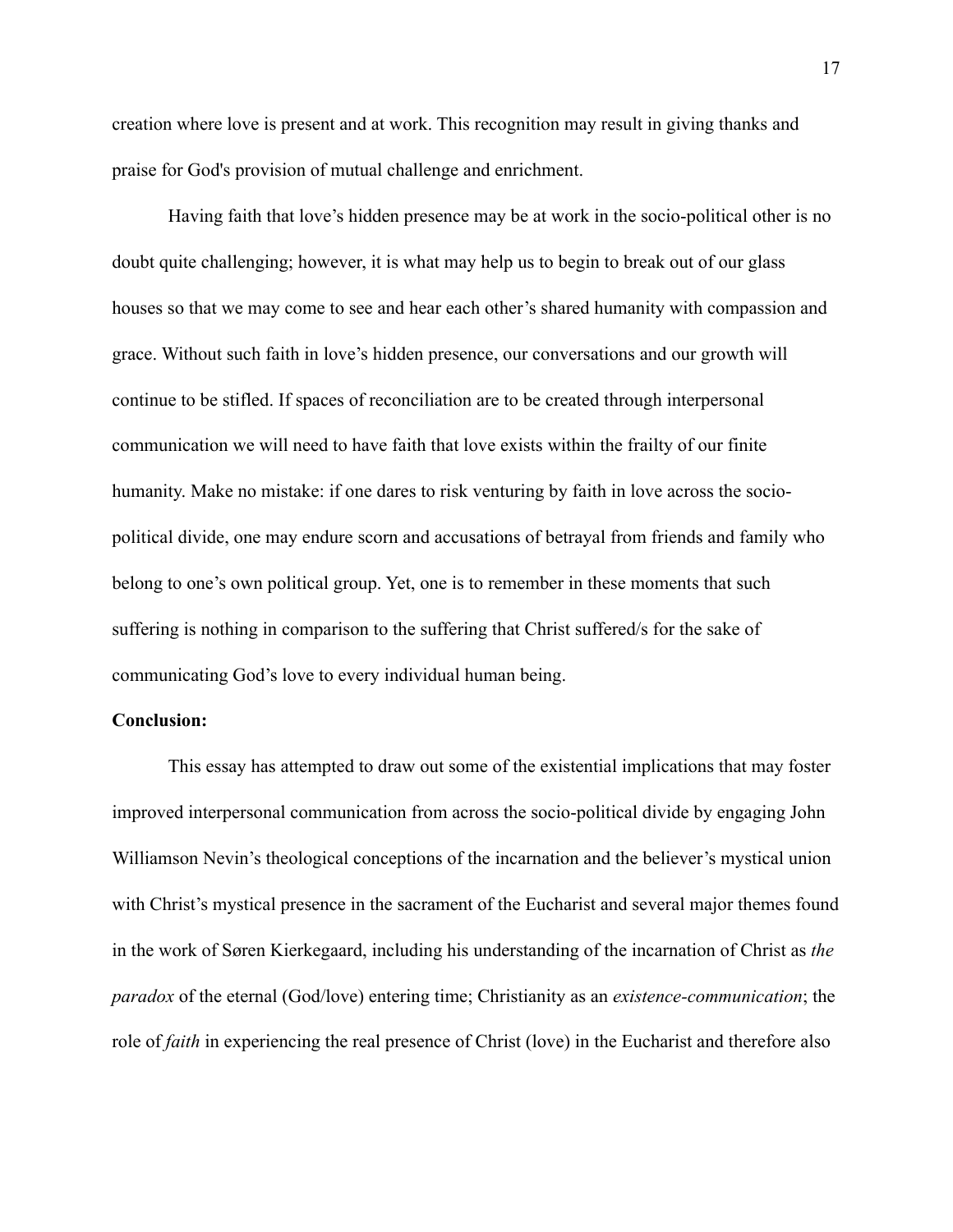in one's neighbor; as well as the role of the *inverse-witness* that is a part of living within the ongoing communion with Christ in relation to self and neighbor.

In this essay, I demonstrated that Nevin's understanding of the incarnation implies that Christ is at work in the finite and particular lives of each individual, regardless of whether we can affirm this as true based on our own limited observations of another person's life. Additionally, I asserted that just as it takes faith to believe that a lowly human being (Christ) is God's eternal love made incarnate, so too is *faith* necessary for encountering love's hiddenness within another finite human being (i.e. the socio-political other as neighbor). Likewise, I found that Nevin's understanding of the *mystical union* of the believer with the life of Christ may begin and be continually nourished by the sacrament of the Lord's Supper; however, its effects radiate outward into an individual's daily existence and interactions with others such that one may begin to see and hear others through the eyes and ears of the same grace from which one is continually receiving new life. I also argued that just as it takes faith to receive the invisible grace of Christ in the material elements of the Lord's Supper, so too does it takes *faith* to believe that the *invisible grace* of Christ's enlivening presence via the Holy Spirit actually exists in and is at work in the embodied lives of others. Lastly, I demonstrated that Kierkegaard's vision of union with Christ through the inverse-witness creates an inward awareness of one's equality with all other human beings as standing in need of God's grace in such a way that it creates humility in relation to God and neighbor and compassion for other human beings in such a way that it opens one up to experiencing the sin/grace dialectic of Communion via the medium of interpersonal communication.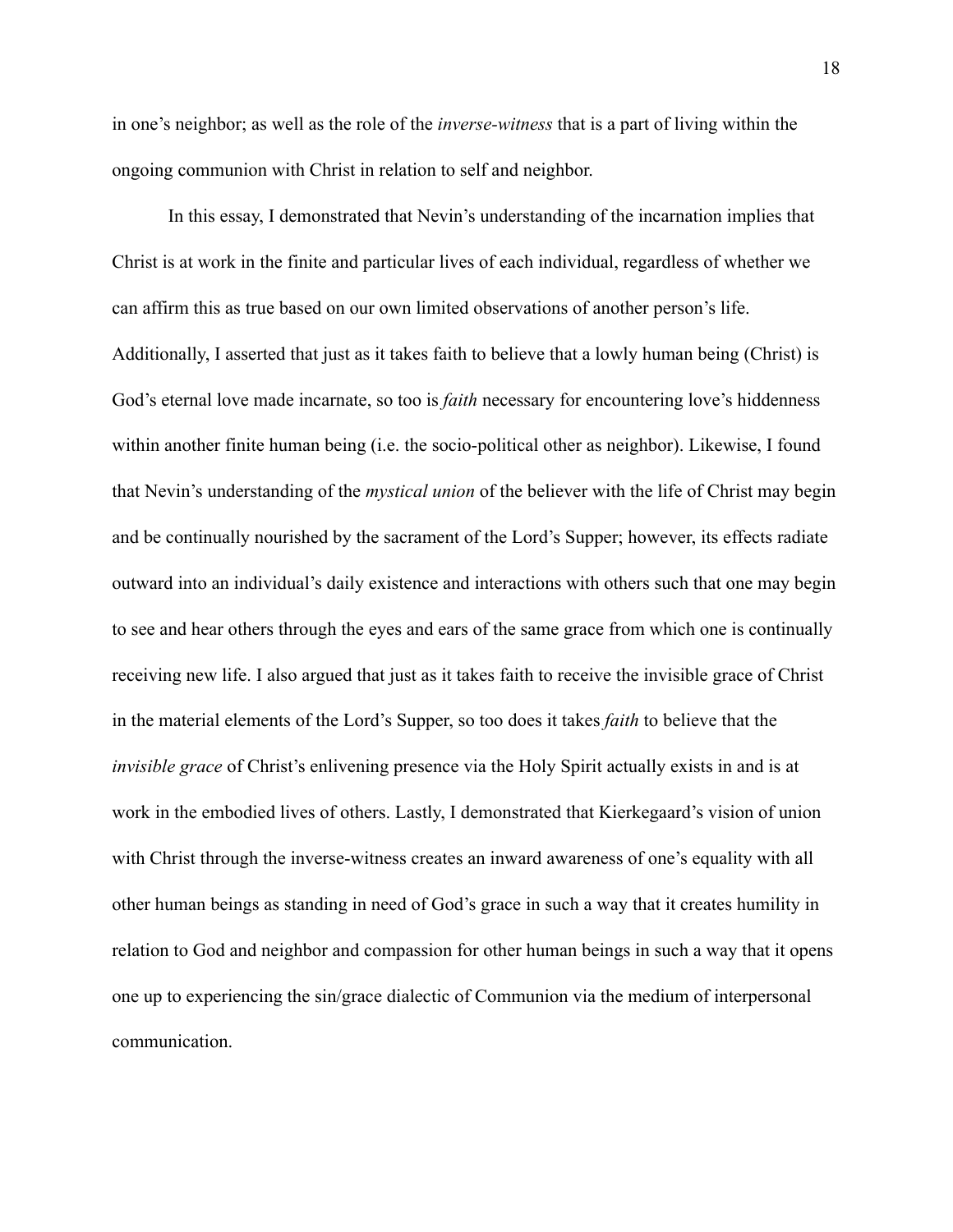# Bibliography

Anti-Climacus (Kierkegaard, Søren). *Practice in Christianity*. Translated by Howard V. and Edna H. Hong. Princeton: Princeton University Press, 1991.

Anti-Climacus (Kierkegaard, Søren). *Sickness Unto Death*: *A Christian Psychological Exposition*

*for Upbuilding and Awakening*. Edited and translated by Howard V. Hong and Edna H. Hong. Princeton: Princeton University Press, 1980.

Barnett, Christopher B. *Kierkegaard, Pietism and Holiness*. Burlington: Ashgate, 2011.

Barrett, Lee C. *Eros and Self-Emptying: The Intersections of Augustine and Kierkegaard*. Grand Rapids: William B. Eerdmans Publishing Company, 2013.

- Climacus, Johannes (Kierkegaard, Søren). *Concluding Unscientific Postscript to Philosophical Fragments*. Vol. 1. Edited and translated by Howard V. Hong and Edna H. Hong. Princeton: Princeton University Press, 1992.
- Kierkegaard, Søren. *Christian Discourses.* Trans. by Howard and Edna Hong. Princeton: Princeton University Press, 1997.
- Kierkegaard, Søren. *Discourses at the Communion on Fridays*. Trans. by Sylvia Walsh. Bloomington: Indiana University Press, 2011.
- Kierkegaard, Søren. *What We Learn from the Lilies in the Field and from the Birds of the Air*. Introduction and translation by Christopher Barnett. New York: Paulist Press, 2019.
- Kierkegaard, Søren. *Without Authority*, trans. Howard V. Hong and Edna H. Hong. Princeton: Princeton University Press, 1997.
- Nevin, John Williamson. "The Heidelberg Catechism: The Mercersburg Understanding of the German Reformed Tradition." In *The Mercersburg Theology Study Series*, edited by Lee C. Barrett and David W. Layman. Vol. 10. Eugene: Wipf and Stock, 2021.
- Nevin, John Williamson. "The Mystical Presence: And the Doctrine of the Reformed Church on the Lord's Supper." In *The Mercersburg Theology Study Series*, edited Linden J. DeBie and W. Bradford Littlejohn. Vol. 1. Eugene: Wipf and Stock, 2012.
- Robinson, Tekoa. "Kierkegaard's Authorship as Eucharistic Liturgy." In *Kierkegaard Studies Yearbook* (2019): 285-314.